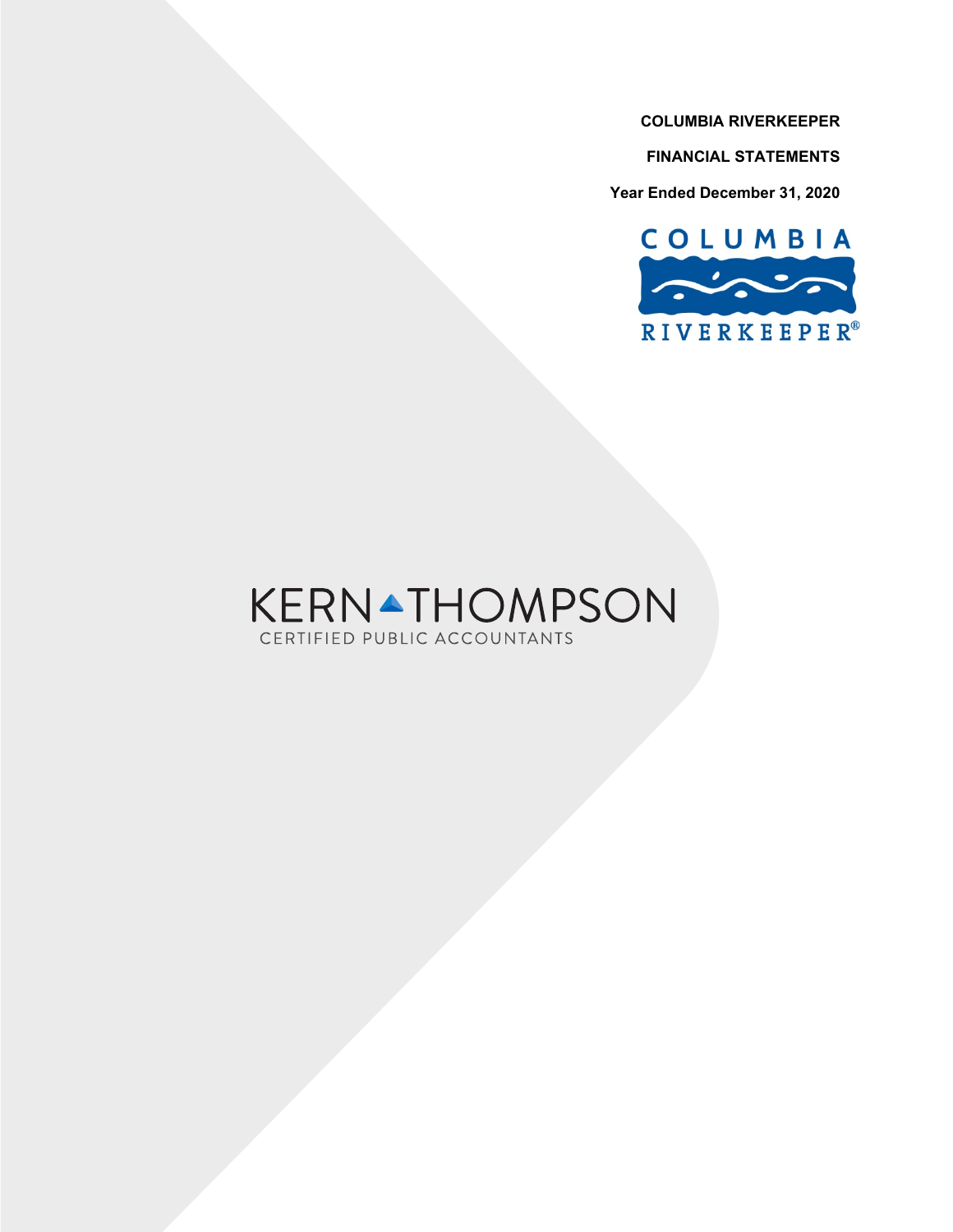# **FINANCIAL STATEMENTS**

# **Year Ended December 31, 2020**

# **CONTENTS**

|                                         | Page     |
|-----------------------------------------|----------|
| <b>EXECUTIVE DIRECTOR'S MESSAGE</b>     |          |
| <b>INDEPENDENT AUDITORS' REPORT</b>     |          |
| <b>FINANCIAL STATEMENTS</b>             |          |
| <b>Statement of Financial Position</b>  | 2        |
| <b>Statement of Activities</b>          | 3        |
| <b>Statement of Functional Expenses</b> | 4        |
| <b>Statement of Cash Flows</b>          | 5        |
| Notes to Financial Statements           | $6 - 15$ |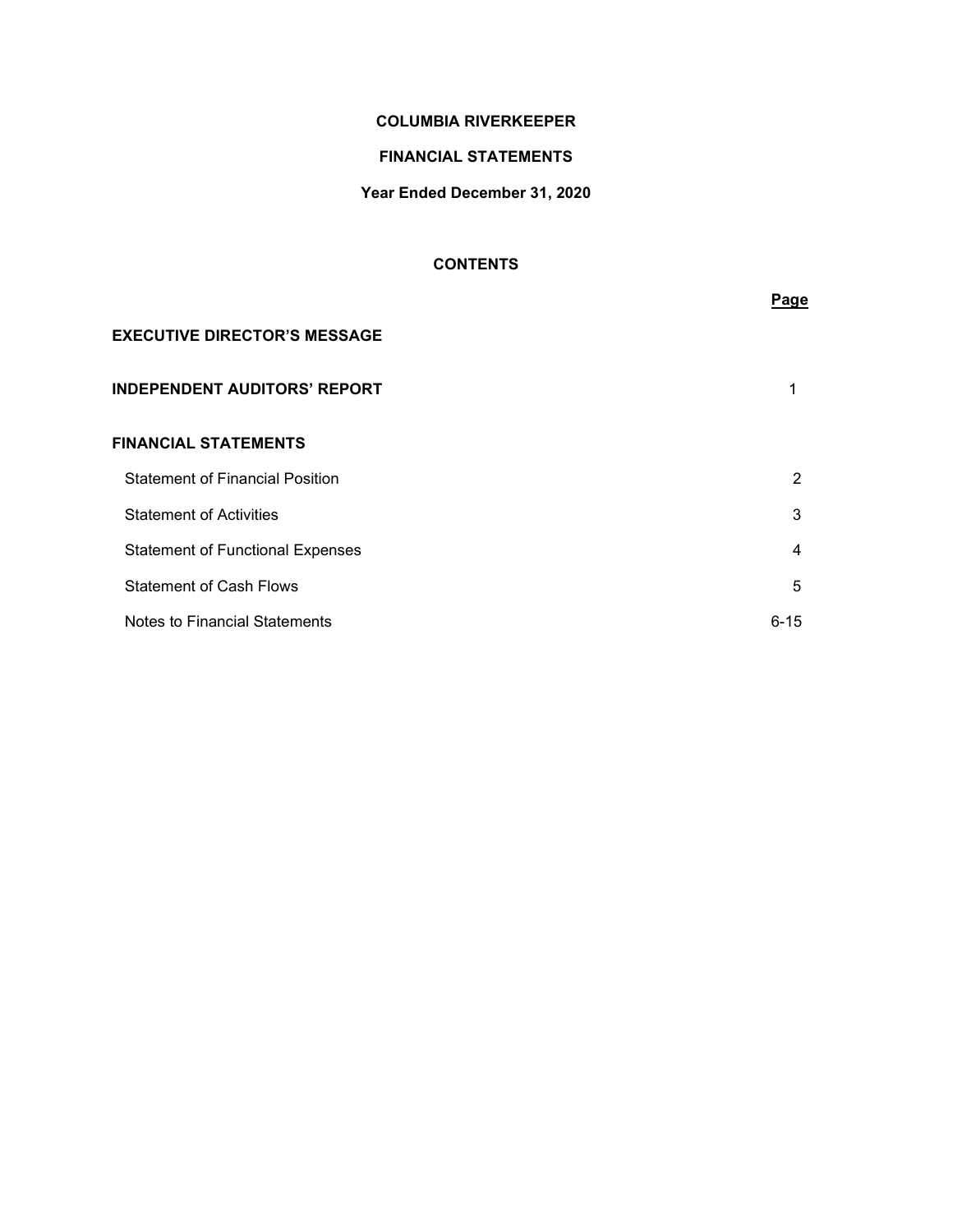# **Executive Director's Message**

Columbia Riverkeeper (Riverkeeper) achieved major victories for clean water in 2020. Riverkeeper reduced toxic pollution discharges, defeated dangerous fossil fuel terminals, protected key fish and wildlife habitat, and engaged people in hands-on stewardship activities.

# **How we work**

All along the Columbia River, we work with people in dozens of communities—rural and urban—with the same goals: protecting the health of their families and the places they love. We enforce environmental laws to stop illegal pollution, protect salmon habitat, and challenge harmful fossil fuel terminals. Legal work makes a difference. But lawsuits alone do not create the change we need. Change comes when people organize and stand together for something they believe in. Power shifts when conversations around kitchen tables grow into successful campaigns.

# **Legal and policy**

When fossil fuel giants and other polluters roll in, our towns are at a huge disadvantage. The corporations have slick lobbyists, a squadron of attorneys, and consultants who give all the right answers. They do the rounds with local politicians. First they get everything lined up, then they announce the project to the public. Riverkeeper fights back. We are experts on environmental laws and public participation. Our staff features five environmental attorneys and we work closely with dozens of public-interest lawyers. Our staff attorneys went to law school to learn the skills and tools to protect our environment and combat corporate greed. Here's what we do: file public records requests to disclose secrets to the public; ensure a fair and public process; support communities through public hearings; and go to court when necessary to stop dangerous fossil fuel terminals, refineries, and pipelines.

# **Community organizing**

If legal work is our compass to navigate harmful proposals, community organizing is our engine. Our work is powered by the brilliant and passionate local people who stand together to protect their communities. Together, we craft strategies, rely on local knowledge, earn media coverage, and turn out smart public testimony. We show our elected officials and government agencies that the right decision is clean water. Riverkeeper's team of professional community organizers are equal parts inspirational leaders, strategists, road warriors, and policy wonks. Our greatest strength is partnering with Columbia River communities to promote positive change.

# **Coalition building**

We are stronger together. Riverkeeper builds coalitions of organizations and people with shared values. We help bring together frontline, labor, faith, business, environmental justice, climate, and conservation communities to protect clean air and water. Our best work features diverse perspectives. Riverkeeper also regularly coordinates with tribal nations and is a proud member of several coalitions, including Power Past Coal, Stand Up to Oil, Power Past Fracked Gas, Oregon Clean Energy Opportunity Campaign, and Stand Up to Factory Farms.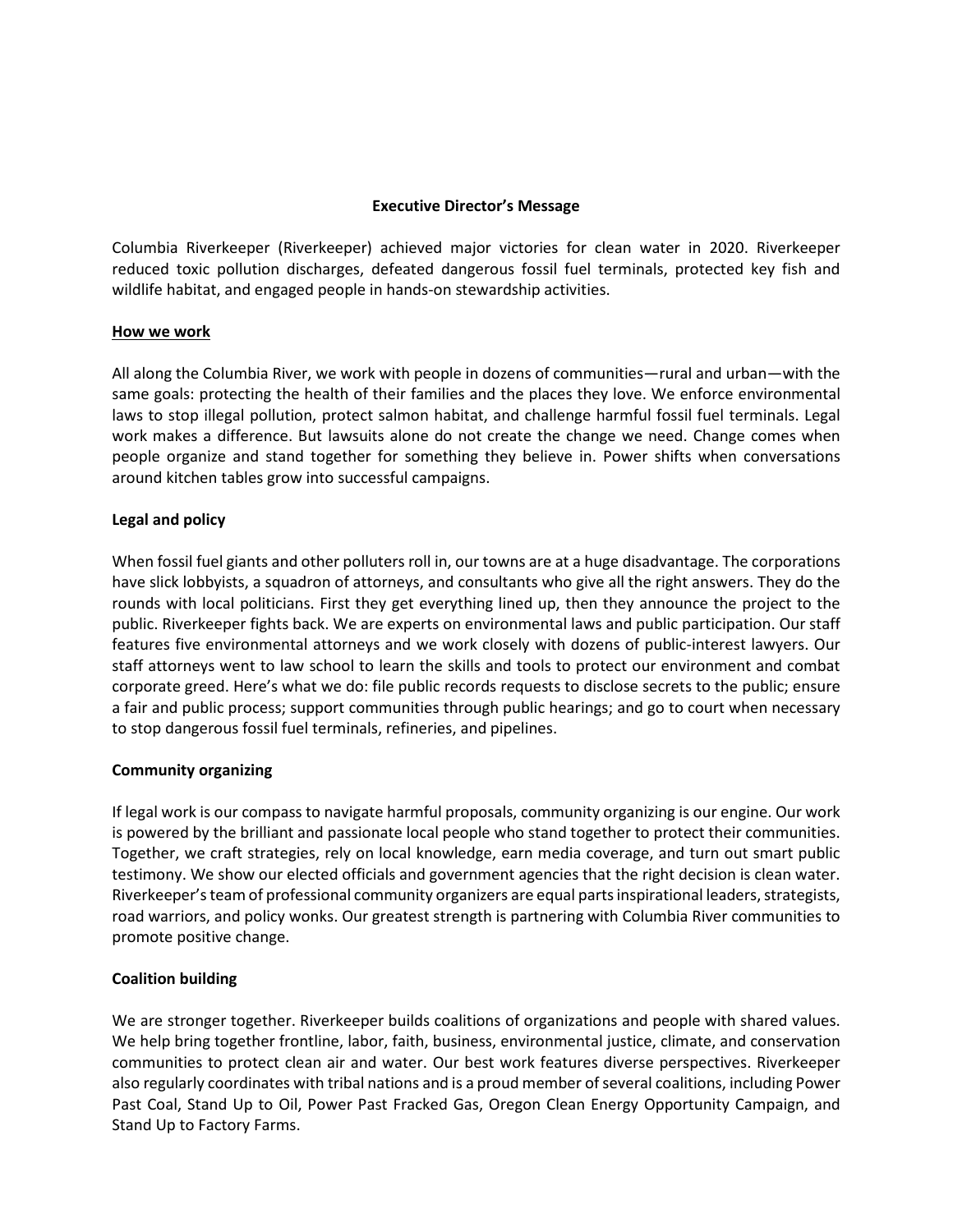# **Columbia Riverkeeper Program Descriptions**

# **Stopping Pollution**

Columbia Riverkeeper (Riverkeeper) protects clean water by stopping toxic pollution.

Toxic pollution in the Columbia River basin harms aquatic life and the people that depend on healthy fish and wildlife. Industrial discharges, stormwater pollution, municipal sewage, and illicit dumping are problems that we can address right now. Simply put, the Columbia contains too much toxic pollution. And our state and federal regulators are not solving the problem. Numerous studies show that fish, osprey, otters, and other species face unsafe levels of toxic pollution, including mercury and other heavy metals, flame retardants, and polychlorinated biphenyls (PCBs). So do humans. Native Americans face a 1 in 50 cancer risk from regularly consuming fish.

Many immigrant and low-income fishers likely fare worse. Low-income urban residents are currently catching and feeding fish to their families that contain unsafe levels of pollution. For example, Riverkeeper tested a sucker caught by a Russian immigrant in Vancouver Lake—the fish contained cancer-causing PCBs 250% over safe levels.

In 2020, Riverkeeper reduced toxic pollution in the Columbia and its tributaries by identifying and stopping illegal pollution and advocating to state and federal agencies for better toxic reduction policies.

Riverkeeper researched pollution violations and enforced the Clean Water Act. We prevented thousands of pounds of illegal pollution from entering the Columbia River by bringing Clean Water Act enforcement actions. These actions forced illegal polluters to solve the problem by running a cleaner operation or installing better pollution-control technology. We also deterred future pollution by demonstrating that we will take action when state and federal regulators do not. In addition, the enforcement actions generated penalties paid by polluters to local nonprofit organizations as mitigation.

The Hanford Nuclear Site on the Columbia River is the most contaminated place in the western hemisphere. Riverkeeper utilizes public pressure, grassroots organizing, and technical assessment of cleanup plans to advocate for the thorough cleanup of the site. Riverkeeper opposed the federal government's plans to re-label high-level nuclear waste as "low-level" in order to leave it in place, instead of more protective cleanup. We also partnered with the Yakama Nation to push for better and faster cleanup of nuclear waste.

## **Saving Salmon**

Riverkeeper works to protect salmon by reducing pollution and protecting and restoring habitat.

We identify and protect key salmon habitat in the Columbia basin from industrial development and other threats, including fossil fuel infrastructure (see below), new shipping terminals, and chemical plants. Riverkeeper also works to protect ground and surface water from new factory farms in eastern Oregon. For example, thousands of Riverkeeper members and our coalition partners called on Oregon Governor Kate Brown, lawmakers, and state agencies to protect the Columbia River and rural communities from factory farm pollution. Oregon's laws contain loopholes that ignore air and water pollution from mega dairies, making the state attractive for factory farm expansion.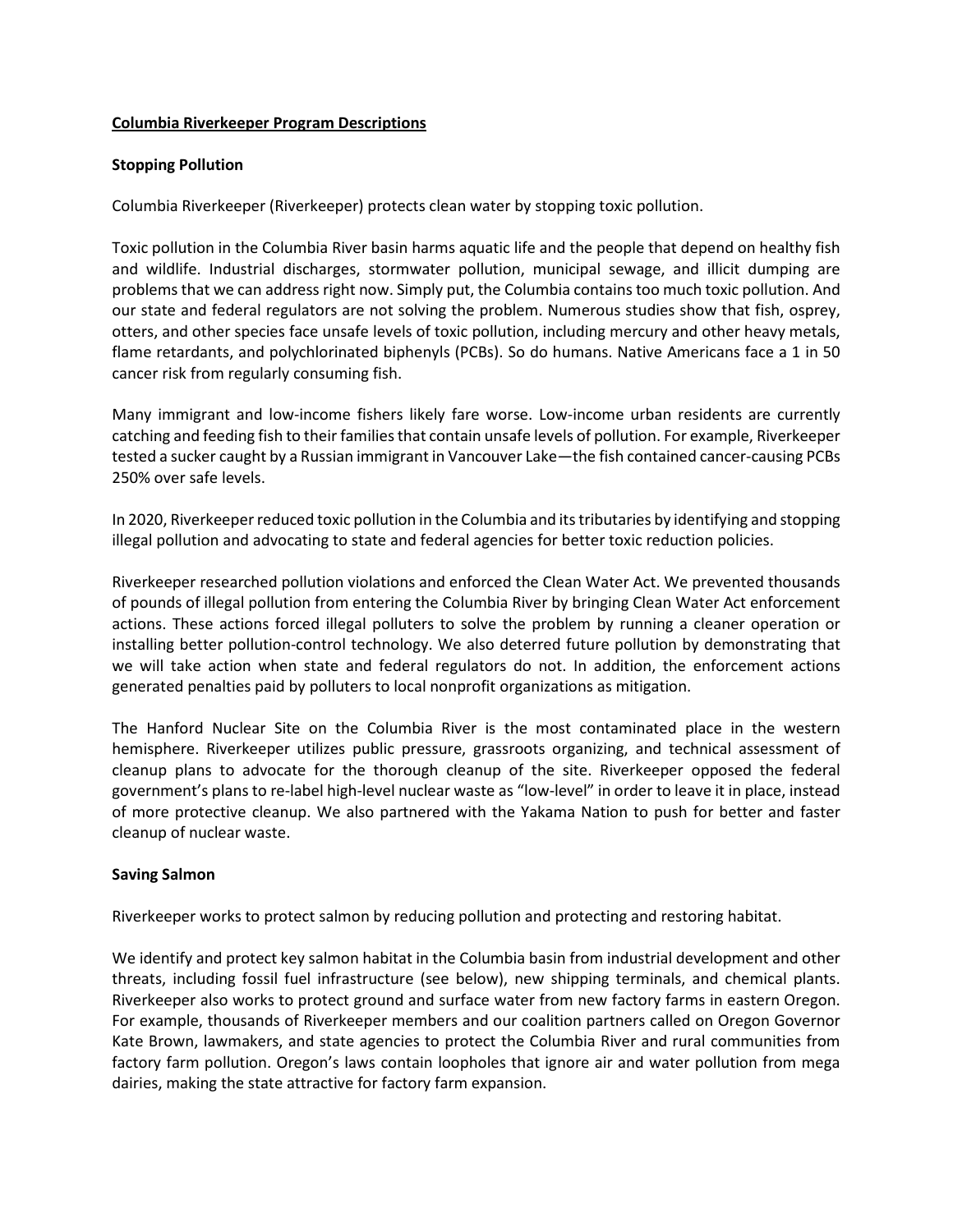In addition, Riverkeeper made strong progress in 2020 to address the hot water crises on the Columbia River. Here is the difficult situation we face: Hot water, caused by dams and exacerbated by climate change, is killing Columbia and Snake river salmon. The rivers are simply too hot. Puget Sound orcas feed on salmon at the mouth of the Columbia during critical months before childbirth. The lack of salmon causes starving orcas and the tragic loss of orca calves. The federal agencies in charge of the Columbia are not solving the problem.

Riverkeeper achieved important victories to protect salmon. First, Riverkeeper and allies prevailed at the Ninth Circuit Court of Appeal over the U.S. Environmental Protection Agency (EPA) to force the agency to write a comprehensive plan, called a Total Maximum Daily Load, to address the impacts of dams on water temperature and salmon survival. EPA completed the plan, which identifies the large dams on the Columbia and Snake rivers as the major source of heat pollution. Second, the states of Washington and Oregon, for the first time ever, required federal dam operators to meet the safe temperature limit for salmon, 68 degrees Fahrenheit. Riverkeeper also advocated for a free-flowing lower Snake River. Snake River dam removal is the best way to restore cool water in the Columbia River and prevent the extinction of critically endangered salmon populations.

# **Fighting Fossil Fuels**

Riverkeeper has worked with tribal nations, local businesses, strong coalitions, and our amazing members to defeat nearly every new fossil fuel infrastructure project on the Columbia River! This includes the world's largest fracked gas to methanol refinery, the nation's largest oil-by-rail shipping terminal, and the nation's largest coal export terminal. Western North America has huge, fracked gas, oil, and coal reserves, and the Columbia River is a convenient route to ship these fossil fuels to Asia. We stand in the way. Preventing new fossil fuel infrastructure is a critical task to protect our climate. If fossil fuel corporations build new infrastructure—shipping terminals, pipelines, refineries—they will lock us into decades of fossil fuel use at a time when we must rapidly move toward clean energy and fewer petrochemicals.

In 2020 and 2021, Riverkeeper and allies prevailed over the world's largest fracked-gas-to-methanol refinery in Kalama, WA. The company proposed to ship the methanol overseas to make plastic or burn as a fuel. We partnered with local residents and climate activists to push the State of Washington to complete a new analysis of greenhouse gas emissions from the massive petrochemical refinery. We produced strong earned and social media to communicate broadly the impacts of this project.

In addition, Riverkeeper built power in local communities by recruiting, inspiring, and training local activists. We helped organize and train over 150 volunteer action takers in 10 communities, including: Kalama, Longview, and Vancouver, WA, and Warrenton, Astoria, Clatskanie, Rainier, St. Helens, Scappoose, and Portland, OR.

We also partnered with Columbia County residents to oppose plans to rezone 800 acres of land adjacent to prime salmon habitat at Port Westward, OR from agricultural to industrial. The rezone would pave the way for more industrial use. Riverkeeper supported community organizing and provided legal support work to protect salmon and farmland. We also advocated against the expansion of an oil-by-rail terminal at Port Westward.

In Portland, Riverkeeper and allies helped prevent the expansion of Zenith Energy's oil-by-rail shipping terminal. We pushed the City of Portland to deny new pipes that would allow Zenith Energy to greatly expand tar sand crude shipments out of Portland.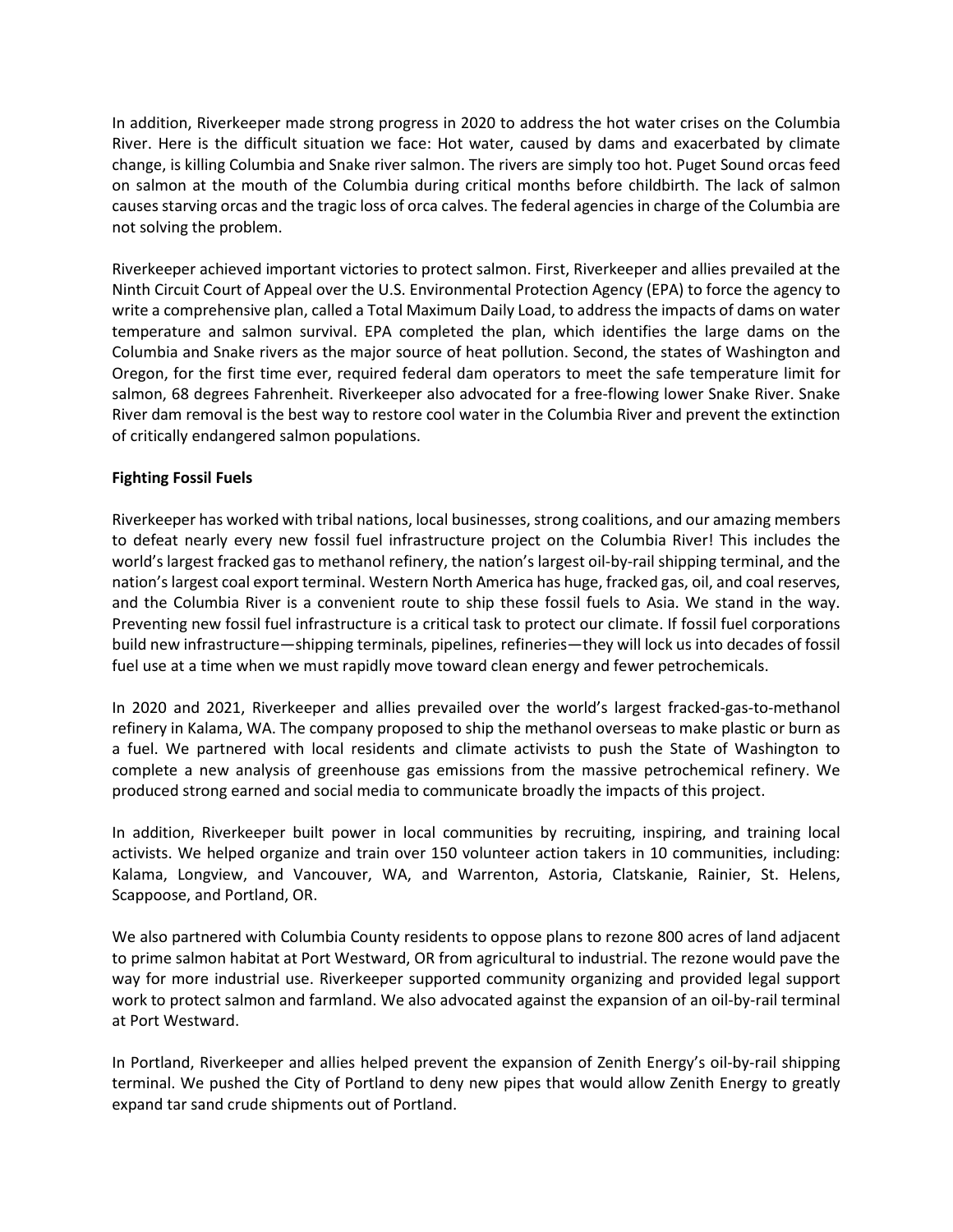Riverkeeper also pressured the City of Longview to reject a huge anhydrous ammonia plant by using demographic data to highlight environmental justice impacts of a new pollution threat adjacent to the cities lowest-income neighborhoods. Riverkeeper worked with local residents for three years to raise concerns about the health and climate dangers of anhydrous ammonia. We celebrated victory in 2020 when the company pulled out of the controversial project.

Riverkeeper also participated in the Power Past Fracked Gas coalition by serving as co-director and the Coalition fiscal sponsor.

# **Engaging River Communities**

Riverkeeper works to engage river communities to make a difference for clean water. We monitor water quality, clean up riparian areas and beaches, conduct outreach to diverse communities, restore habitat, and educate students.

Several components of our Engaging River Communities were suspended in 2020 due to Covid-19, including our water quality monitoring at popular swim beaches and our Nichol Natural Area education and restoration program.

In 2020, Riverkeeper increased our outreach and engagement efforts to Latino communities. This includes doing culturally specific outreach and engagement, producing twenty bilingual radio shows and podcasts, called *Conoce Tu Columbia* (Know Your Columbia), on environmental and social justice issues, and providing additional materials in Spanish. Our Senior Organizer also helped create a new Latino-led organization in the Columbia River Gorge, called Comunidades, dedicated to social and environmental justice. In 2020, Comunidades engaged in community response to Covid-19, including providing free masks and resources to Latino communities.

## **COLUMBIA RIVERKEEPER**

ander Henry

**Brett VandenHeuvel Executive Director**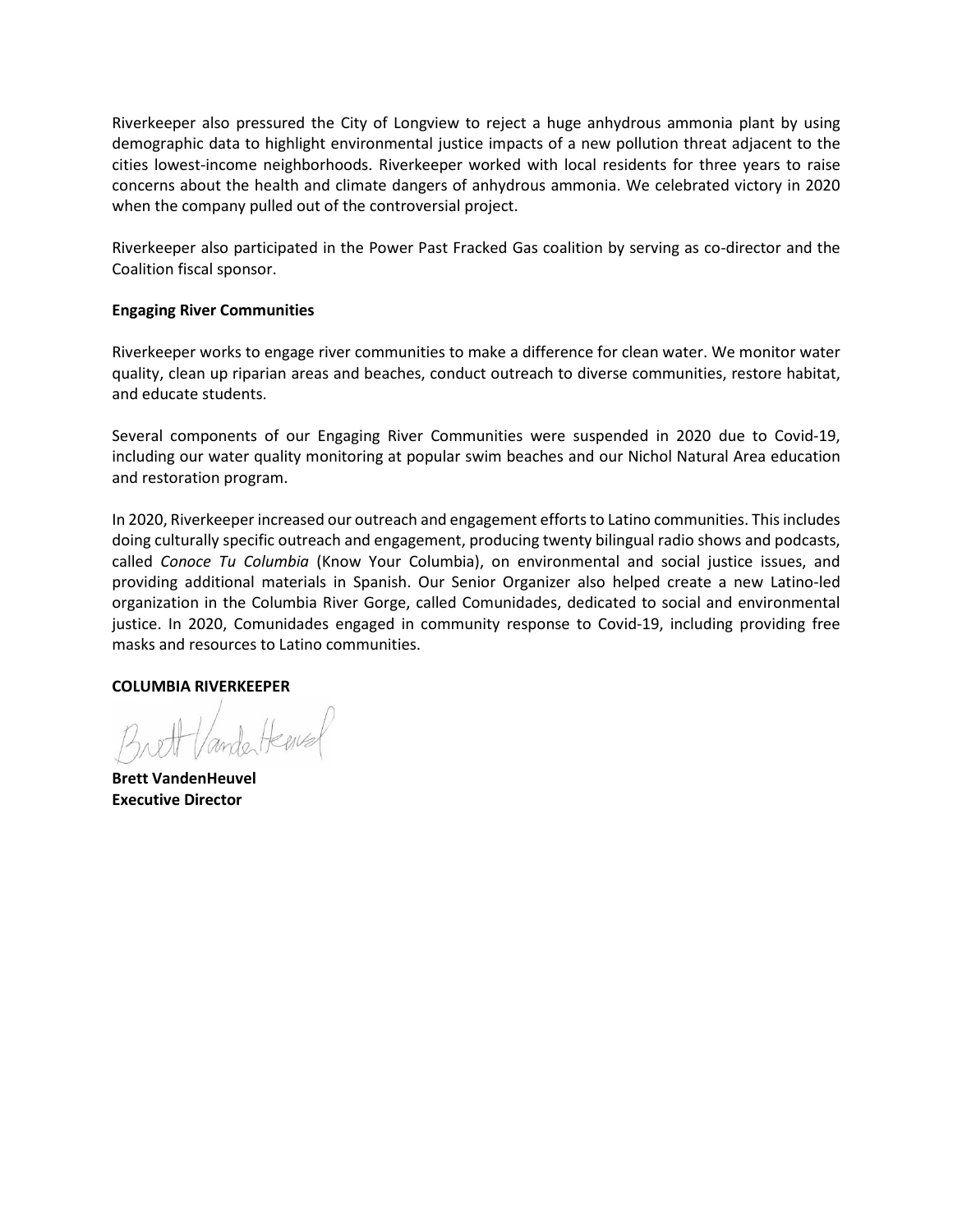# KERNATHOMPSON **CERTIFIED PUBLIC ACCOUNTANTS**

# **INDEPENDENT AUDITORS' REPORT**

To the Board of Directors Columbia Riverkeeper Hood River, Oregon

We have audited the accompanying financial statements of Columbia Riverkeeper (a non-profit organization), which comprise the statement of financial position as of December 31, 2020, and the related statements of activities, functional expenses, and cash flows for the year then ended, and the related notes to the financial statements.

#### *Management's Responsibility for the Financial Statements*

Management is responsible for the preparation and fair presentation of these financial statements in accordance with accounting principles generally accepted in the United States of America; this includes the design, implementation, and maintenance of internal control relevant to the preparation and fair presentation of financial statements that are free from material misstatement, whether due to fraud or error.

#### *Auditors' Responsibility*

Our responsibility is to express an opinion on these financial statements based on our audit. We conducted our audit in accordance with auditing standards generally accepted in the United States of America. Those standards require that we plan and perform the audit to obtain reasonable assurance about whether the financial statements are free from material misstatement.

An audit involves performing procedures to obtain audit evidence about the amounts and disclosures in the financial statements. The procedures selected depend on the auditors' judgment, including the assessment of the risks of material misstatement of the financial statements, whether due to fraud or error. In making those risk assessments, the auditor considers internal control relevant to the entity's preparation and fair presentation of the financial statements in order to design audit procedures that are appropriate in the circumstances, but not for the purpose of expressing an opinion on the effectiveness of the entity's internal control. Accordingly, we express no such opinion. An audit also includes evaluating the appropriateness of accounting policies used and the reasonableness of significant accounting estimates made by management, as well as evaluating the overall presentation of the financial statements.

We believe that the audit evidence we have obtained is sufficient and appropriate to provide a basis for our audit opinion.

#### *Opinion*

In our opinion, the financial statements referred to above present fairly, in all material respects, the financial position of Columbia Riverkeeper as of December 31, 2020, and the changes in its net assets and its cash flows for the year then ended in accordance with accounting principles generally accepted in the United States of America.

#### **Other Matters**

#### *Report on Summarized Comparative Information*

We have previously audited Columbia Riverkeeper's 2019 financial statements, and we expressed an unmodified opinion on those financial statements in our report dated November 10, 2020. In our opinion, the summarized comparative information presented herein as of and for the year ended December 31, 2019, is consistent, in all material respects, with the audited financial statements from which it has been derived.

Km & Thompson, LC

Portland, Oregon September 8, 2021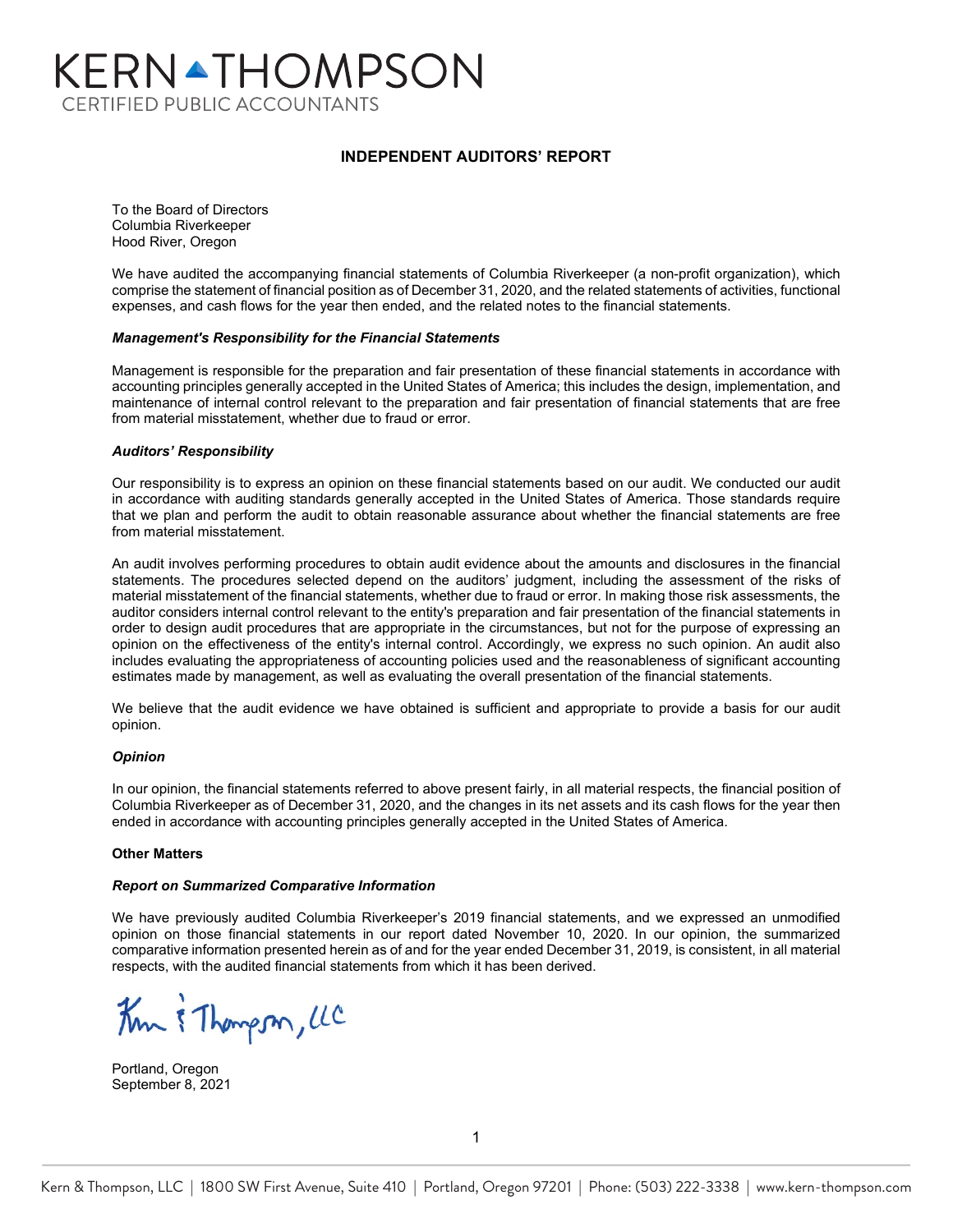# **STATEMENT OF FINANCIAL POSITION**

#### **December 31, 2020**

(With Comparative Totals as of December 31, 2019)

# **ASSETS**

|                                                                                                                                                                                                      | 2020                                                                     | 2019                                                          |
|------------------------------------------------------------------------------------------------------------------------------------------------------------------------------------------------------|--------------------------------------------------------------------------|---------------------------------------------------------------|
| Cash and cash equivalents<br>Investments<br>Grants and contributions receivable<br>Prepaid expenses and other assets<br>Beneficial interest in assets held by others<br>Property and equipment - net | \$<br>2,271,006 \$<br>1,128,232<br>731,818<br>26,883<br>39,428<br>13,753 | 1,344,452<br>352,545<br>788,329<br>20,033<br>35,141<br>14,728 |
| <b>Total assets</b>                                                                                                                                                                                  | \$ <u>4,211,120</u> \$2,555,228                                          |                                                               |
| <b>LIABILITIES AND NET ASSETS</b>                                                                                                                                                                    |                                                                          |                                                               |
| Accounts payable<br>Accrued compensation<br>Refundable advance - PPP loan<br><b>Total liabilities</b>                                                                                                | \$<br>36,137 \$<br>105,978<br>219,369<br>361,484                         | 14,583<br>11,766<br>26,349                                    |
| <b>Net assets</b><br>Without donor restrictions<br>With donor restrictions<br><b>Total net assets</b>                                                                                                | 2,179,800<br>1,669,836<br>3,849,636                                      | 1,324,555<br>1,204,324<br>2,528,879                           |
| <b>Total liabilities and net assets</b>                                                                                                                                                              | 4,211,120 \$                                                             | 2,555,228                                                     |

See notes to financial statements.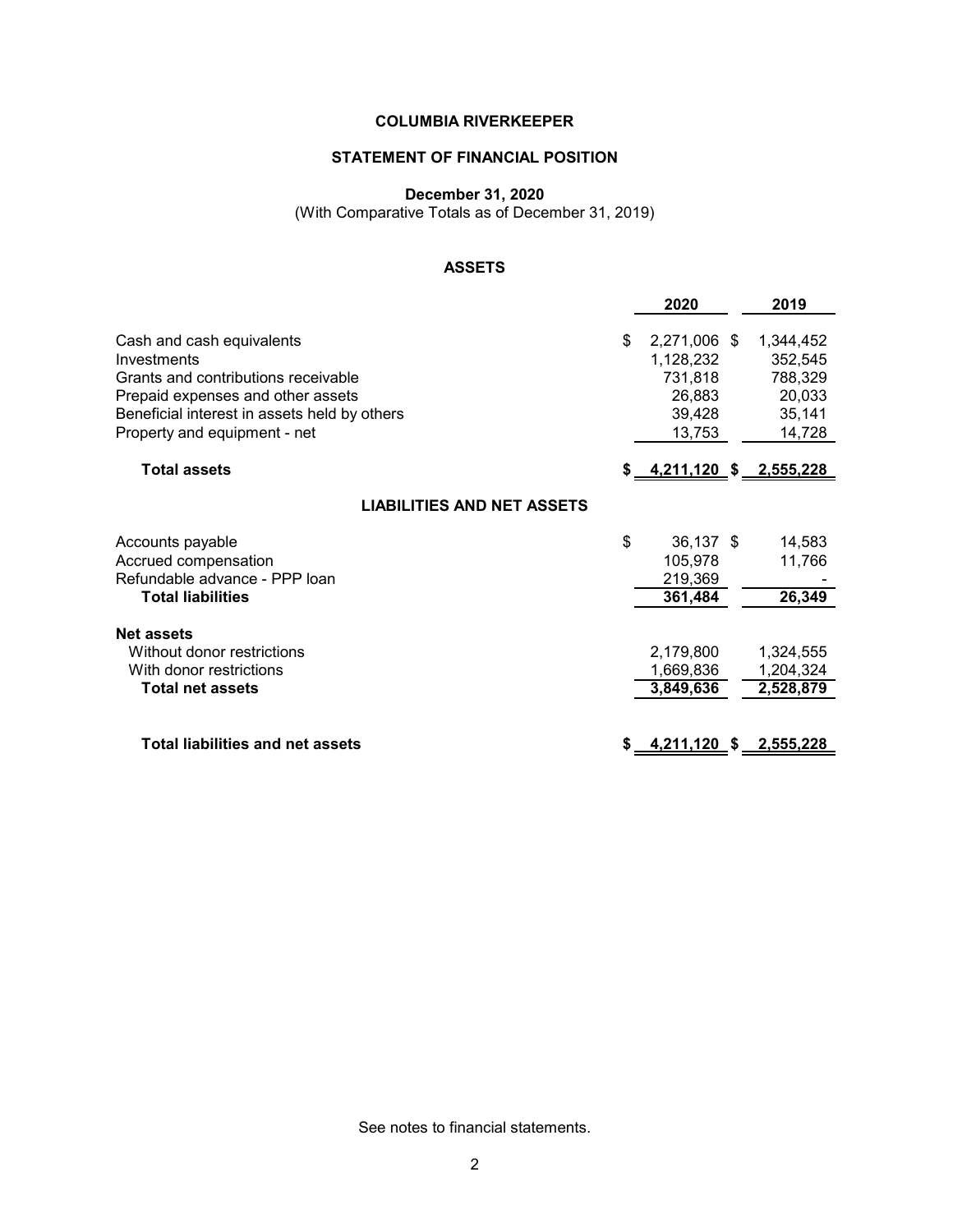# **STATEMENT OF ACTIVITIES**

# **Year Ended December 31, 2020**

(With Comparative Totals as of December 31, 2019)

|                                         | <b>Without</b>      | With                         |              |  |           |
|-----------------------------------------|---------------------|------------------------------|--------------|--|-----------|
|                                         | <b>Donor</b>        | <b>Donor</b><br><b>Total</b> |              |  |           |
|                                         | <b>Restrictions</b> | <b>Restrictions</b>          | 2020         |  | 2019      |
| Revenues, gains and other support       |                     |                              |              |  |           |
| Grants, contributions and memberships   | \$<br>1,061,779 \$  | 1,772,831<br>\$              | 2,834,610 \$ |  | 2,219,938 |
| In-kind contributions                   | 233,752             |                              | 233,752      |  | 301,035   |
| Legal settlement and mitigation         |                     |                              |              |  |           |
| reimbursements                          | 171,867             |                              | 171,867      |  | 18,089    |
| Investment income                       | 8,769               | 5,713                        | 14,482       |  | 15,018    |
| Other                                   | 1,960               |                              | 1,960        |  | 2,151     |
|                                         | 1,478,127           | 1,778,544                    | 3,256,671    |  | 2,556,231 |
| Net assets released from restrictions   | 1,313,032           | (1,313,032)                  |              |  |           |
| Total revenues, gains and other support | 2,791,159           | 465,512                      | 3,256,671    |  | 2,556,231 |
| <b>Expenses</b>                         |                     |                              |              |  |           |
| Program services                        |                     |                              |              |  |           |
| Saving Salmon                           | 245,362             |                              | 245,362      |  | 190,096   |
| <b>Stopping Pollution</b>               | 202,739             |                              | 202,739      |  | 308,567   |
| <b>Engaging River Communities</b>       | 351,278             |                              | 351,278      |  | 389,732   |
| <b>Fighting Fossil Fuels</b>            | 862,485             |                              | 862,485      |  | 768,642   |
| Total program services                  | 1,661,864           |                              | 1,661,864    |  | 1,657,037 |
| Supporting services                     |                     |                              |              |  |           |
| Management and general                  | 52,306              |                              | 52,306       |  | 45,815    |
| Fundraising                             | 221,744             |                              | 221,744      |  | 251,771   |
| <b>Total expenses</b>                   | 1,935,914           |                              | 1,935,914    |  | 1,954,623 |
|                                         |                     |                              |              |  |           |
| <b>Change in net assets</b>             | 855,245             | 465,512                      | 1,320,757    |  | 601,608   |
| Net assets, beginning of year           | 1,324,555           | 1,204,324                    | 2,528,879    |  | 1,927,271 |
| Net assets, end of year                 | \$<br>2,179,800 \$  | 1,669,836 \$                 | 3,849,636 \$ |  | 2,528,879 |

See notes to financial statements.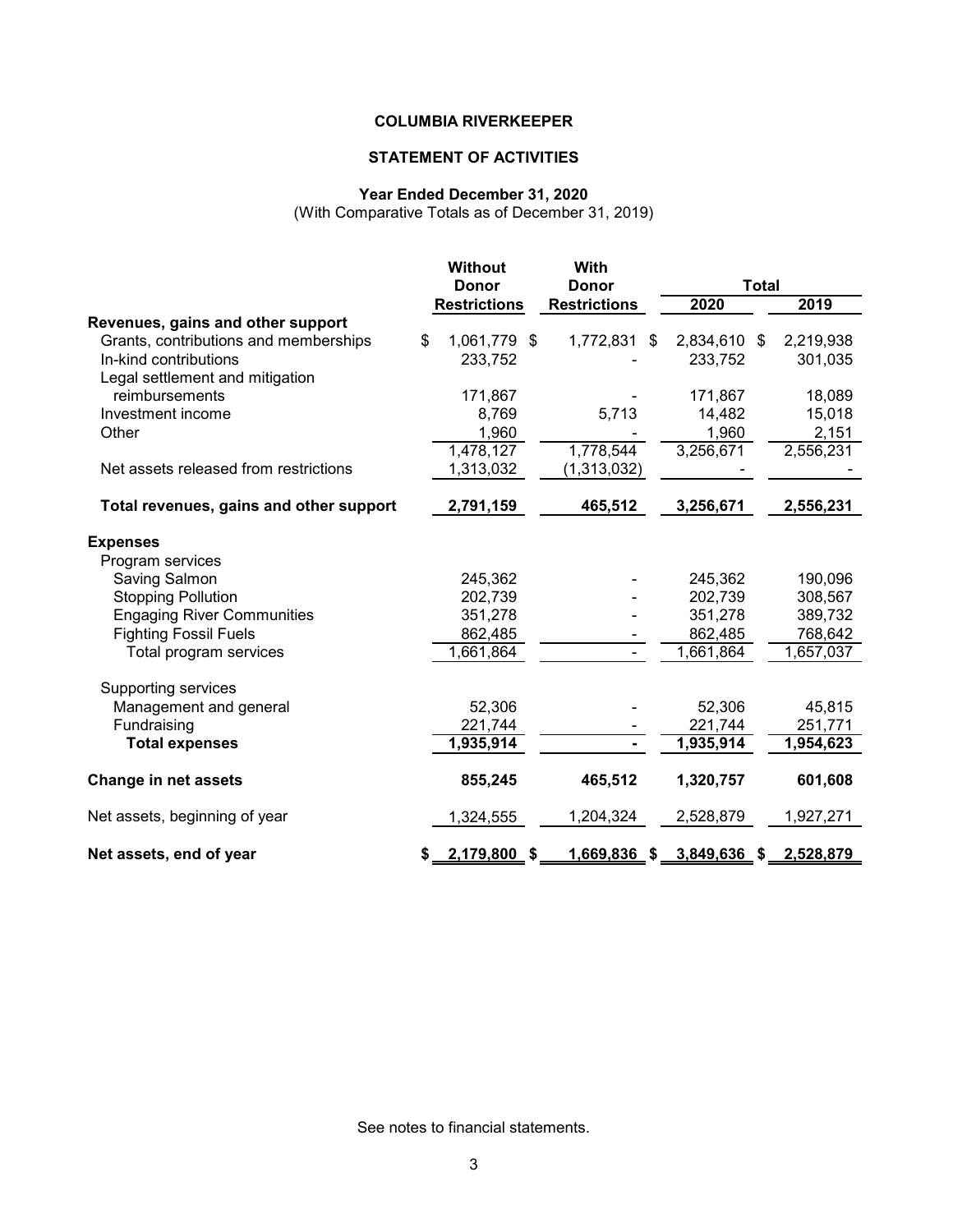# **STATEMENT OF FUNCTIONAL EXPENSES**

#### **Year Ended December 31, 2020**

(With Comparative Totals as of December 31, 2019)

|                        |            |                  | <b>PROGRAM SERVICES</b>         |                                  | <b>SUPPORTING SERVICES</b> |                          |            |              |           |  |  |
|------------------------|------------|------------------|---------------------------------|----------------------------------|----------------------------|--------------------------|------------|--------------|-----------|--|--|
|                        | Saving     | <b>Stopping</b>  | <b>Engaging</b><br><b>River</b> | <b>Fighting</b><br><b>Fossil</b> |                            | <b>Management</b><br>and | Fund-      | Total        |           |  |  |
|                        | Salmon     | <b>Pollution</b> | <b>Communities</b>              | <b>Fuels</b>                     | Total                      | General                  | raising    | 2020         | 2019      |  |  |
| Personnel costs<br>\$  | 139,368 \$ | 116,900 \$       | 237,565 \$                      | 369,314 \$                       | 863,147 \$                 | $31,842$ \$              | 166,177 \$ | 1,061,166 \$ | 1,068,253 |  |  |
| Depreciation           | 531        | 467              | 1,160                           | 1,464                            | 3,622                      | 168                      | 597        | 4,387        | 3,359     |  |  |
| Dues, licenses and     |            |                  |                                 |                                  |                            |                          |            |              |           |  |  |
| memberships            | 5,487      | 5,945            | 6,954                           | 9,627                            | 28,013                     | 1,262                    | 4,017      | 33,292       | 25,136    |  |  |
| Insurance              | 994        | 1,097            | 2,066                           | 3,072                            | 7,229                      | 510                      | 1,672      | 9,411        | 5,752     |  |  |
| Marketing              | 328        | 410              | 1,731                           | 299                              | 2,768                      |                          | 107        | 2,875        | 14,561    |  |  |
| Meetings and trainings | 249        | 246              | 849                             | 2,173                            | 3,517                      | 44                       | (16)       | 3,545        | 55,640    |  |  |
| Occupancy              | 8,167      | 10,743           | 15,666                          | 22,031                           | 56,607                     | 1,981                    | 9,676      | 68,264       | 68,882    |  |  |
| <b>Supplies</b>        | 3,756      | 4,309            | 16,754                          | 34,684                           | 59,503                     | 288                      | 4,598      | 64,389       | 78,271    |  |  |
| Postage and printing   | 369        | 421              | 23,978                          | 785                              | 25,553                     | 21                       | 31,600     | 57,174       | 71,669    |  |  |
| Professional services  | 85,594     | 61,505           | 43,506                          | 411,853                          | 602,458                    | 15,227                   | 1,879      | 619,564      | 534,745   |  |  |
| Travel                 | 519        | 696              | 1,049                           | 7,183                            | 9,447                      | 963                      | 1,437      | 11,847       | 28,355    |  |  |
| S.                     | 245,362 \$ | 202,739 \$       | 351,278 \$                      | 862,485 \$                       | 1,661,864 \$               | 52,306 \$                | 221,744 \$ | 1,935,914 \$ | 1,954,623 |  |  |

See notes to financial statements.

 $\bar{\mathbf{v}}$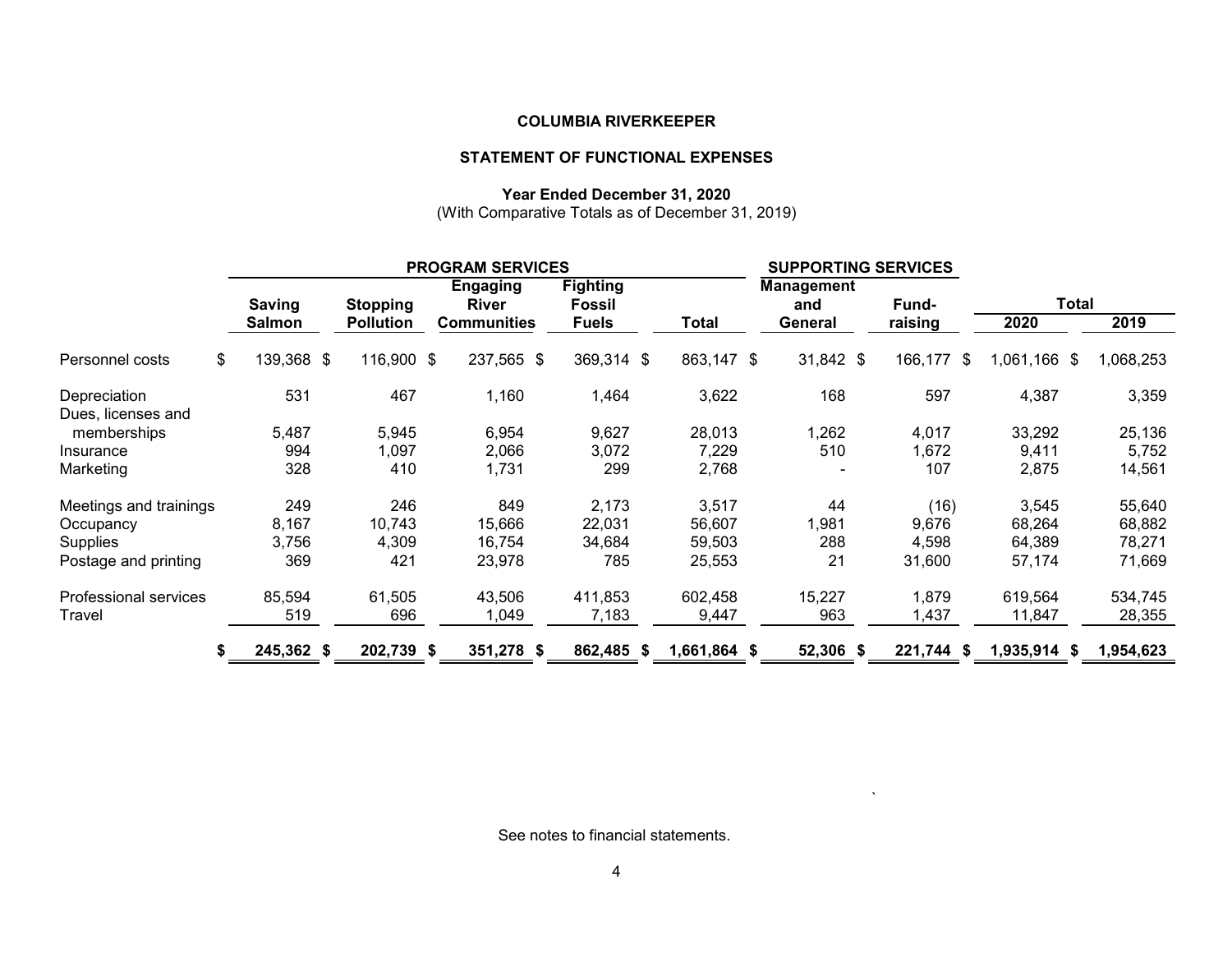# **STATEMENT OF CASH FLOWS**

#### **Year Ended December 31, 2020**

(With Comparative Totals as of December 31, 2019)

|                                                               | 2020               | 2019       |
|---------------------------------------------------------------|--------------------|------------|
| Cash flows from operating activities:                         |                    |            |
| Change in net assets                                          | \$<br>1,320,757 \$ | 601,608    |
| Adjustments to reconcile change in net assets to              |                    |            |
| net cash provided by (used in) operating activities:          |                    |            |
| Depreciation                                                  | 4,387              | 3,359      |
| Change in value of beneficial interest held by others         | (5,713)            | (6, 263)   |
| Changes in assets and liabilities:                            |                    |            |
| Grants and contributions receivable                           | 56,511             | 20,520     |
| Prepaid expenses and other assets                             | (6, 850)           | (3,026)    |
| Accounts payable                                              | 21,555             | (20, 162)  |
| Accrued compensation                                          | 94,211             | 366        |
| Refundable advance - PPP loan                                 | 219,369            |            |
| Net cash provided by (used in) operating activities           | 1,704,227          | 596,402    |
| Cash flows from investing activities:                         |                    |            |
| Distribution proceeds from beneficial interest held by others | 1,426              | 1,462      |
| Purchase of investments                                       | (775, 687)         | (352, 545) |
| Purchase of property and equipment                            | (3, 412)           | (7, 853)   |
| Net cash provided by (used in) investing activities           | (777,673)          | (358, 936) |
| Net change in cash and cash equivalents                       | 926,554            | 237,466    |
| Cash and cash equivalents, beginning of year                  | 1,344,452          | 1,106,986  |
| Cash and cash equivalents, end of year                        | 2,271,006 \$       | 1,344,452  |

See notes to financial statements.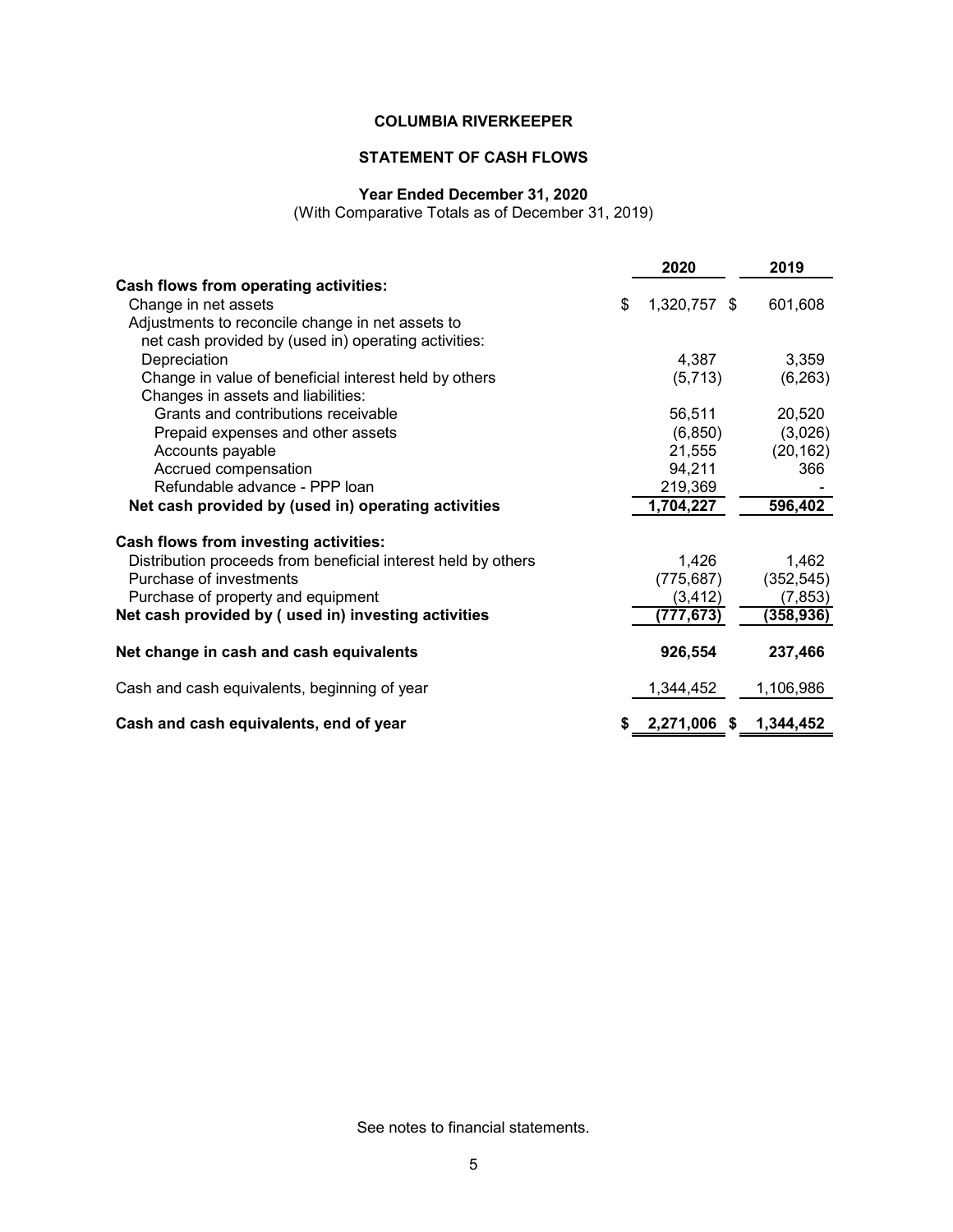#### **NOTES TO FINANCIAL STATEMENTS**

#### **December 31, 2020**

#### **NOTE A – DESCRIPTION OF ORGANIZATION**

Columbia Riverkeeper (Riverkeeper, or the Organization) was incorporated in the state of Washington as a non-profit corporation in 1989. Its goal is to protect the water quality of the Columbia River and all life connected from the headwaters to the Pacific Ocean. Riverkeeper utilizes community organizing, public education, policy work, and the enforcement of environmental laws to promote a healthy Columbia River. Support is provided to Riverkeeper through contributions from individuals and businesses, foundation support, grants and other fees.

During the fiscal year, Riverkeeper supported the following:

**Stopping Pollution** – Riverkeeper protects clean water by stopping toxic pollution. Riverkeeper reviews pollution discharge permits, enforces environmental laws, and advocates to state and federal agencies for stronger laws to reduce toxic pollution in fish and drinking water. Riverkeeper pushes government agencies to take action for clean water.

**Saving Salmon** – Riverkeeper fights to protect salmon from toxic pollution, hot water, habitat loss, and dangerous fossil fuel proposals by reducing pollution and protecting and restoring habitat.

**Fighting Fossil Fuels** – Riverkeeper leads the effort to protect the Columbia River and river communities from an onslaught of coal, oil, and fracked gas shipping terminals and refineries that threaten aquatic ecosystems, public health, and our climate. To achieve this, Riverkeeper integrates community organizing, enforcement of environmental laws, and hands-on citizen action.

**Engaging River Communities** – Riverkeeper works to engage river communities to make a difference for clean water. We monitor water quality, clean up riparian areas and beaches, conduct outreach to diverse communities, restore habitat, and educate students.

# **NOTE B – SUMMARY OF SIGNIFICANT ACCOUNTING POLICIES**

#### **Financial Statement Presentation**

The Organization reports information regarding its financial position and activities according to two classes of net assets: without donor restrictions and with donor restrictions. Accordingly, the net assets of the Organization and changes therein are classified and reported as follows:

- **Net Assets Without Donor Restrictions**  Net assets that are not subject to donor-imposed stipulations. The Board of Directors may designate net assets without donor restrictions for specific purposes.
- **Net Assets With Donor Restrictions** Net assets either subject to donor-imposed stipulations that will be met either by actions of the Organization and/or the passage of time, or net assets with donor restrictions that are not subject to appropriation or expenditure.

Expenses are reported as a decrease in net assets without donor restrictions. Gains and losses are reported as increases or decreases in net assets without donor restrictions unless their use is restricted by explicit donor stipulation or by law. Expiration of net assets with donor restrictions (i.e., the donor-stipulated purpose has been fulfilled and/or the stipulated time period has elapsed) are reported as net assets released from restrictions.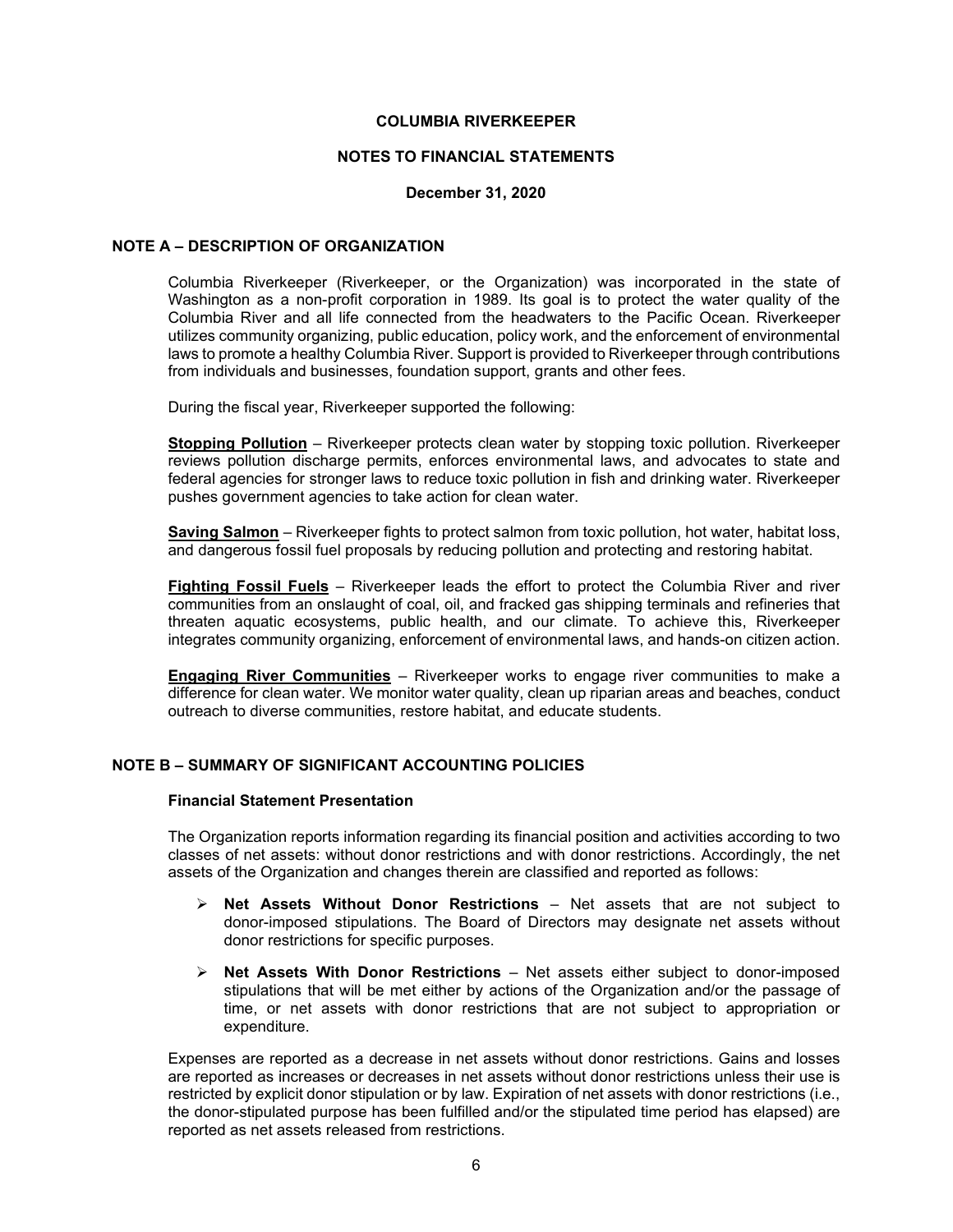#### **NOTES TO FINANCIAL STATEMENTS (CONTINUED)**

### **December 31, 2020**

#### **NOTE B – SUMMARY OF SIGNIFICANT ACCOUNTING POLICIES (CONTINUED)**

#### **Contributions**

Contributions are recognized when the donor makes a promise to give to the Organization that is, in substance, unconditional. Contributions with donor restrictions are reported as increases in net assets with donor restrictions depending on the nature of the restrictions. Otherwise, when a restriction expires, net assets with donor restrictions are reclassified to net assets without donor restrictions.

Conditional promises to give are not recognized until the conditions on which they depend are substantially met. As of December 31, 2020, the Organization had \$137,939 of such promises to give, all subject to incurring allowable costs.

Membership payments received from the Organization's members are considered equivalent to unrestricted contributions and are recognized as revenue when received.

#### **Estimates**

The preparation of financial statements in conformity with generally accepted accounting principles requires management to make estimates and assumptions that affect certain reported amounts and disclosures. Accordingly, actual results could differ from those estimates.

#### **Interpretation of Relevant Law Over Endowments**

The Organization has interpreted Oregon's adoption of the Uniform Prudent Management of Institutional Funds Act (UPMIFA) as requiring the Organization to adopt investment and spending policies that preserve the fair value of the original endowed gift as of the date of the gift, absent explicit donor restrictions to the contrary. Although the Organization has a long-term fiduciary duty to the donor (and others) for a fund of perpetual duration, the preservation of an endowment's purchasing power is only one of several factors that are considered in managing and investing these funds. Furthermore, in accordance with UPMIFA, a portion of an endowment's historic dollar value may be appropriated for expenditure in support of the designated purposes of the endowment if this is consistent with a spending policy that otherwise satisfies the requisite standard of prudence under UPMIFA.

As a result of this interpretation, the Organization classifies as endowment principal (1) the original value of gifts donated to the endowment, (2) subsequent gifts to the endowment, and (3) accumulations made pursuant to the direction of the applicable donor gift instrument at the time the accumulation is added to the fund.

In general, investment returns on the Organization's endowment are available for retention or appropriation based on the same prudent standards and policies established by the Board of Directors and, therefore, are classified as accumulated endowment return until the returns are appropriated for expenditure by the Board of Directors and, if the use of the investment return is restricted by the donor, until the restriction has also been satisfied. Any investment return classified as accumulated endowment return represents only those amounts required to be retained as a result of explicit donor stipulations.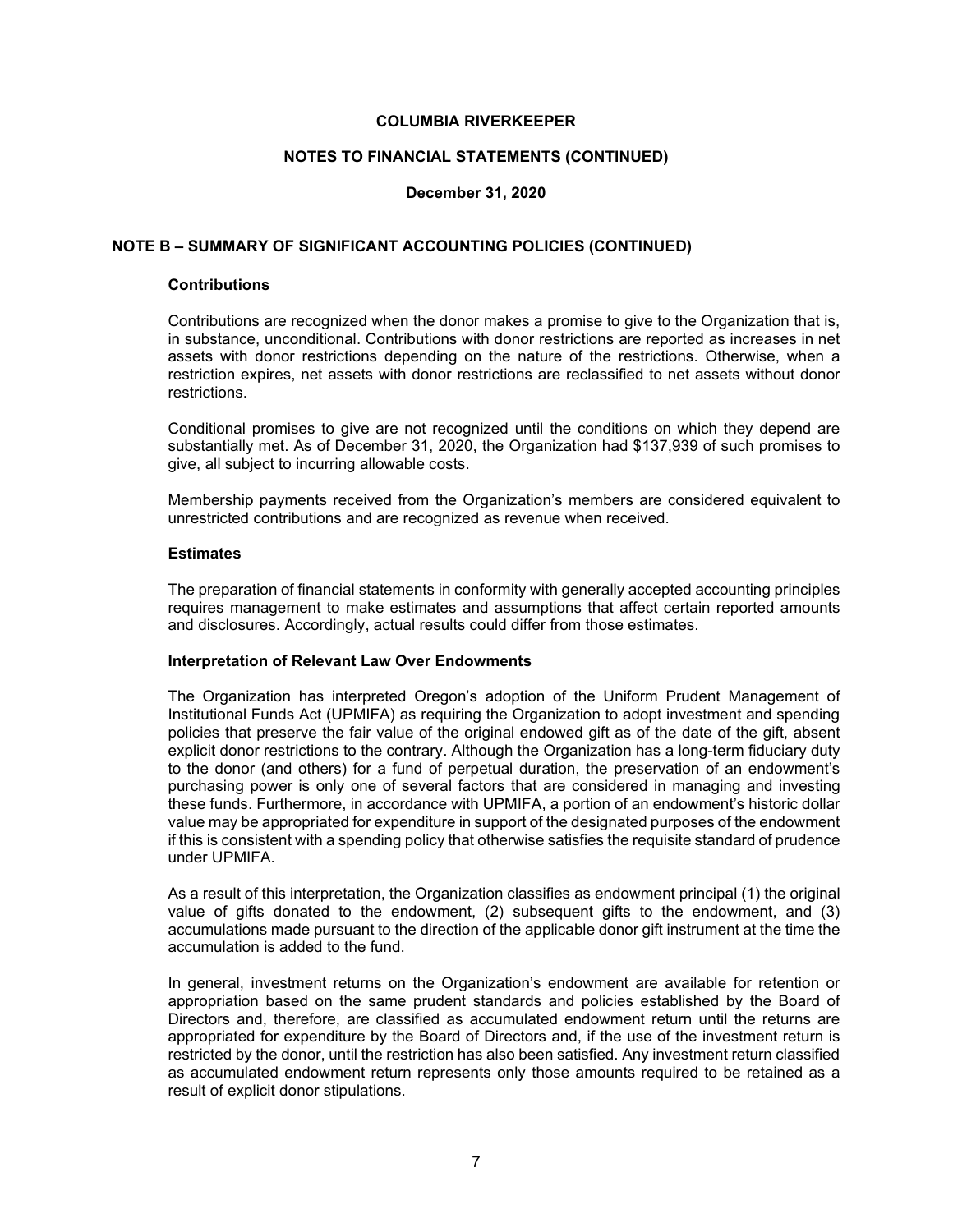#### **NOTES TO FINANCIAL STATEMENTS (CONTINUED)**

### **December 31, 2020**

#### **NOTE B – SUMMARY OF SIGNIFICANT ACCOUNTING POLICIES (CONTINUED)**

# **Interpretation of Relevant Law Over Endowments (Continued)**

In the absence of donor stipulations or law to the contrary, losses or appropriations of a donorrestricted endowment reduce accumulated endowment return to the extent that that donor-imposed restrictions on net appreciation of the fund have not been satisfied before the loss or appropriation occurs. Any remaining loss or appropriation reduces endowment principal.

#### **Endowments with Deficiencies**

From time to time, the fair value of assets associated with individual donor-restricted endowments may fall below the level that the donor or UPMIFA requires the Organization to retain as a fund of perpetual duration. In addition, the Organization's Board of Directors interprets UPMIFA to permit spending from underwater endowments in accordance with prudent measures required by law, and the Organization has a policy that permits spending from underwater endowment funds depending on the degree to which the funds are underwater. Endowment funds were not underwater at December 31, 2020.

#### **Endowment Investment and Spending Policies**

The goal of the Organization's investment program for funds held as endowment is to achieve a total rate of return that will allow the Organization to respond to today's needs and the long-term growth necessary to respond to future needs. The investment objective for endowed funds is to retain (at a minimum) when possible an increase in the purchasing power of the funds, while at the same time producing a reasonable return for distribution to meet current needs. To meet this investment objective, the Organization follows a total return strategy in which endowment assets are invested in The Oregon Community Foundation (OCF) as an endowment partner.

For the OCF funds, the Organization has adopted a spending policy based on the policies of its endowment partner, OCF, to determine the annual amount available for distributions from funds held as permanent endowment. Each year OCF sets an annual payout rate for the coming year based on a 10-year projection of investment return. Currently, if the projected 10-year return is 9% or above, the payout for grants will be 5% of market value; if the projected 10-year return is below 9%, the payout for grants will be 4-1/2% of market value. Market value is determined using a 13 quarter trailing average of fund market value.

#### **Cash and Cash Equivalents**

For purposes of these financial statements, all short-term, highly liquid investments with maturities of three months or less when purchased are considered to be cash equivalents. Cash and cash equivalents held for long-term investment purposes are excluded from cash and cash equivalents and are included in investments.

#### **Financial Instruments With Concentrations of Credit Risk**

Financial instruments that potentially subject the Organization to concentration of credit risk consist primarily of cash and cash equivalents. Interest bearing accounts are insured by the Federal Deposit Insurance Corporation (FDIC) up to \$250,000. Uninsured balances at December 31, 2020 totaled \$2,025,940.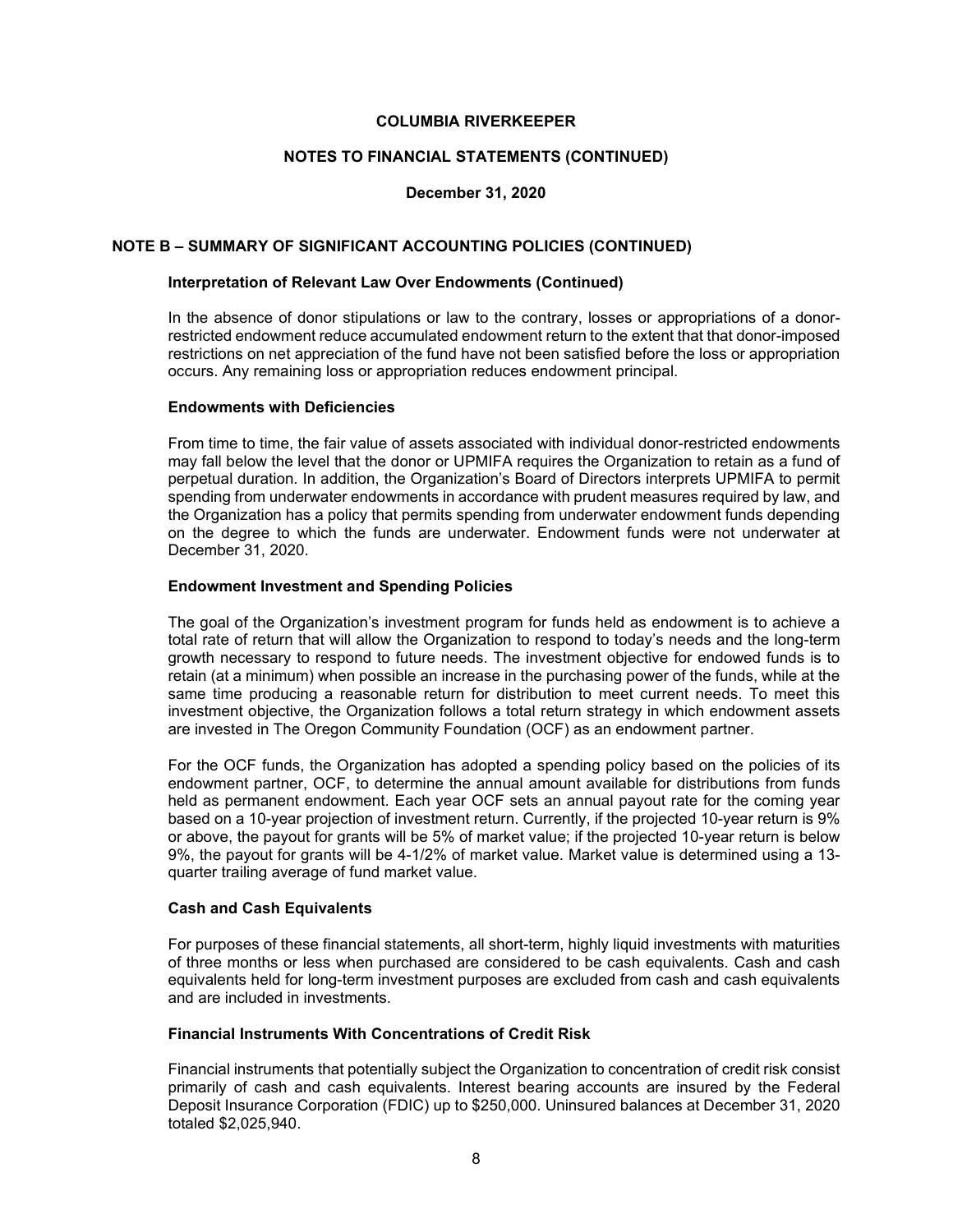#### **NOTES TO FINANCIAL STATEMENTS (CONTINUED)**

### **December 31, 2020**

#### **NOTE B – SUMMARY OF SIGNIFICANT ACCOUNTING POLICIES (CONTINUED)**

# **Receivables**

Receivables are uncollateralized and stated at the amount management expects to collect. Approximately 66% of the 2020 receivables balance is due from one funder. The Organization makes an annual determination of the adequacy of the allowance for uncollectible grants and contributions receivable. Management believes no allowance is required as of December 31, 2020.

#### **Property and Equipment**

Property and equipment is recorded at cost. Donated equipment is recorded at fair market value at the date received. Depreciation is computed on the straight-line method over the following estimated useful lives:

| Furniture and equipment | 5 years  |
|-------------------------|----------|
| Boat                    | 10 years |

Maintenance and repairs are expensed when incurred. Betterments and renewals in excess of \$500 are capitalized.

#### **Investments**

Investments are valued at their fair value in the statement of financial position. Unrealized gains and losses are included in the change in net assets. Net appreciation in the fair value of investments, which consists of the realized gains or losses and the unrealized appreciation (decline) of those investments, is also shown in the statement of activities. Interest income is accrued as earned. See Note E for a discussion of fair value measurements.

#### **Functional Allocation of Expenses**

The costs of providing the programs and supporting services have been summarized in the statement of Activities. Directly identifiable expenses are charged to programs and supporting services when incurred. Certain costs, including office expense, occupancy, leases and utilities have been allocated among the programs and supporting services benefited based primarily on estimates of time and effort.

#### **Income Taxes**

The Organization has been approved as a tax exempt organization under the Internal Revenue Code Section 501(c)(3) and applicable state laws. Accordingly, no provision for income taxes is included in the accompanying financial statements. The Organization does not believe it has unrelated trade or business income in excess of \$1,000.

#### **Prior Year Summarized Financial Information**

The financial statements include certain prior-year summarized comparative information in total but not by net asset class. Such information does not include sufficient detail to constitute a presentation in conformity with generally accepted accounting principles. Accordingly, such information should be read in conjunction with the Organization's financial statements for the year ended December 31, 2019, from which the summarized information was derived.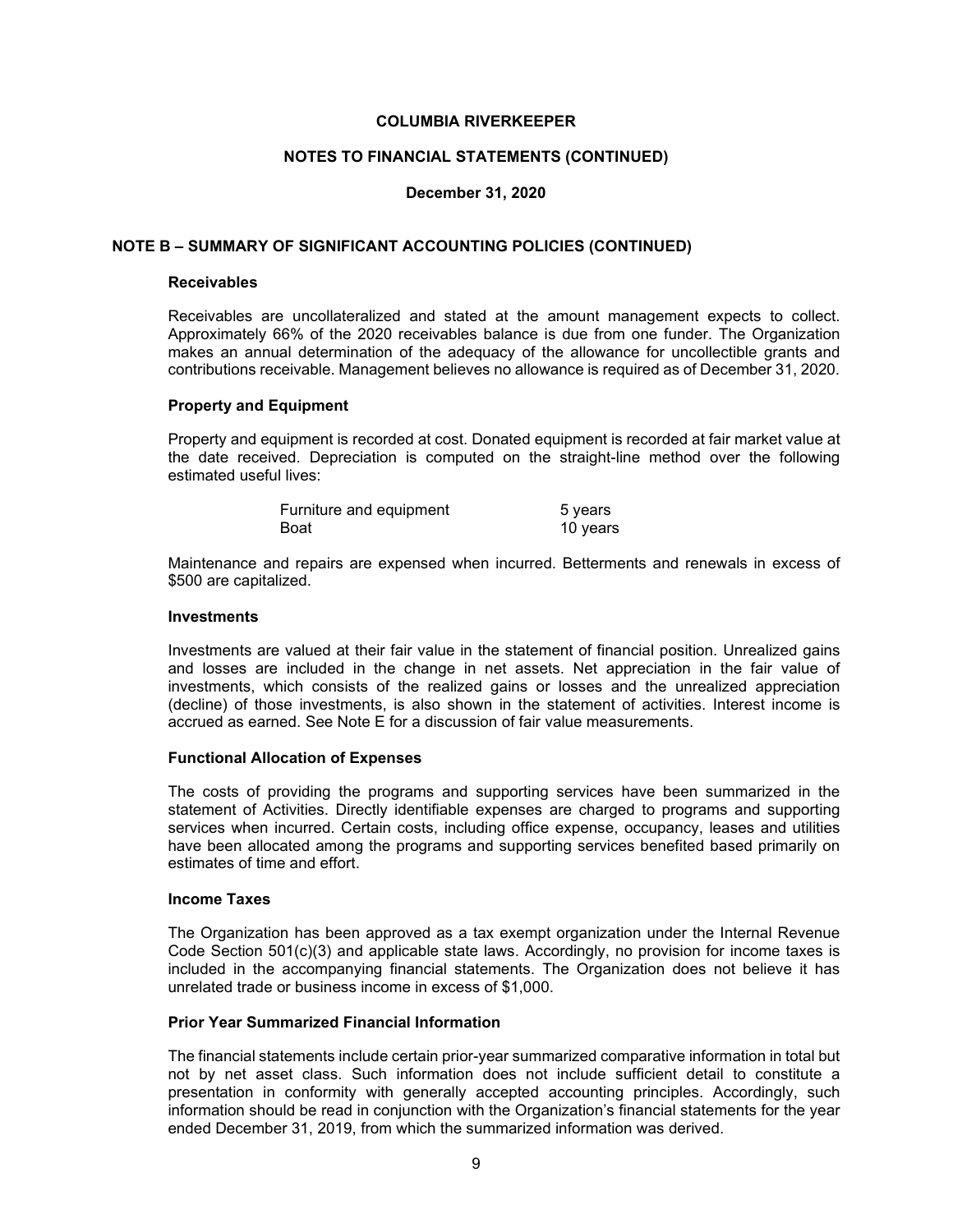#### **NOTES TO FINANCIAL STATEMENTS (CONTINUED)**

#### **December 31, 2020**

## **NOTE C – GRANTS RECEIVABLE**

The Organization has been awarded a multi-year grant. Management has determined that the effect of an imputed interest rate not to be material to the financial statements, and thus has not discounted the grants to present value. Grants receivable consist of the following at December 31, 2020:

| Grants receivable expected to be collected in: |     |         |
|------------------------------------------------|-----|---------|
| Less than one year                             | £.  | 491.818 |
| One to five years                              |     | 240,000 |
|                                                |     |         |
|                                                | \$. | 731.818 |

# **NOTE D – PROPERTY AND EQUIPMENT**

A summary of property and equipment at December 31, 2020 is as follows:

| Furniture and equipment<br><b>Boat</b> | S | 30,155<br>15,693   |
|----------------------------------------|---|--------------------|
| Less accumulated depreciation          |   | 45.848<br>(32,095) |
|                                        | S | 13,753             |

Depreciation expense for the year ended December 31, 2020 amounted to \$4,387.

# **NOTE E – FAIR VALUE MEASUREMENTS**

Valuation techniques used to measure fair value are prioritized into the following hierarchy:

**Level 1** – Quoted prices in active markets for identical assets. Assets in this level typically include publicly traded equities and bonds, mutual fund investments, exchange traded funds, and cash equivalents.

**Level 2** – Quoted prices for similar assets in active or inactive markets, or inputs derived from observable market data such as published interest rates and yield curves, over-thecounter derivatives, market modeling, or other valuation methodologies.

**Level 3** – Unobservable inputs that reflect management's assumptions and best estimates based on available data. Assets in this level include beneficial interest in assets held by others.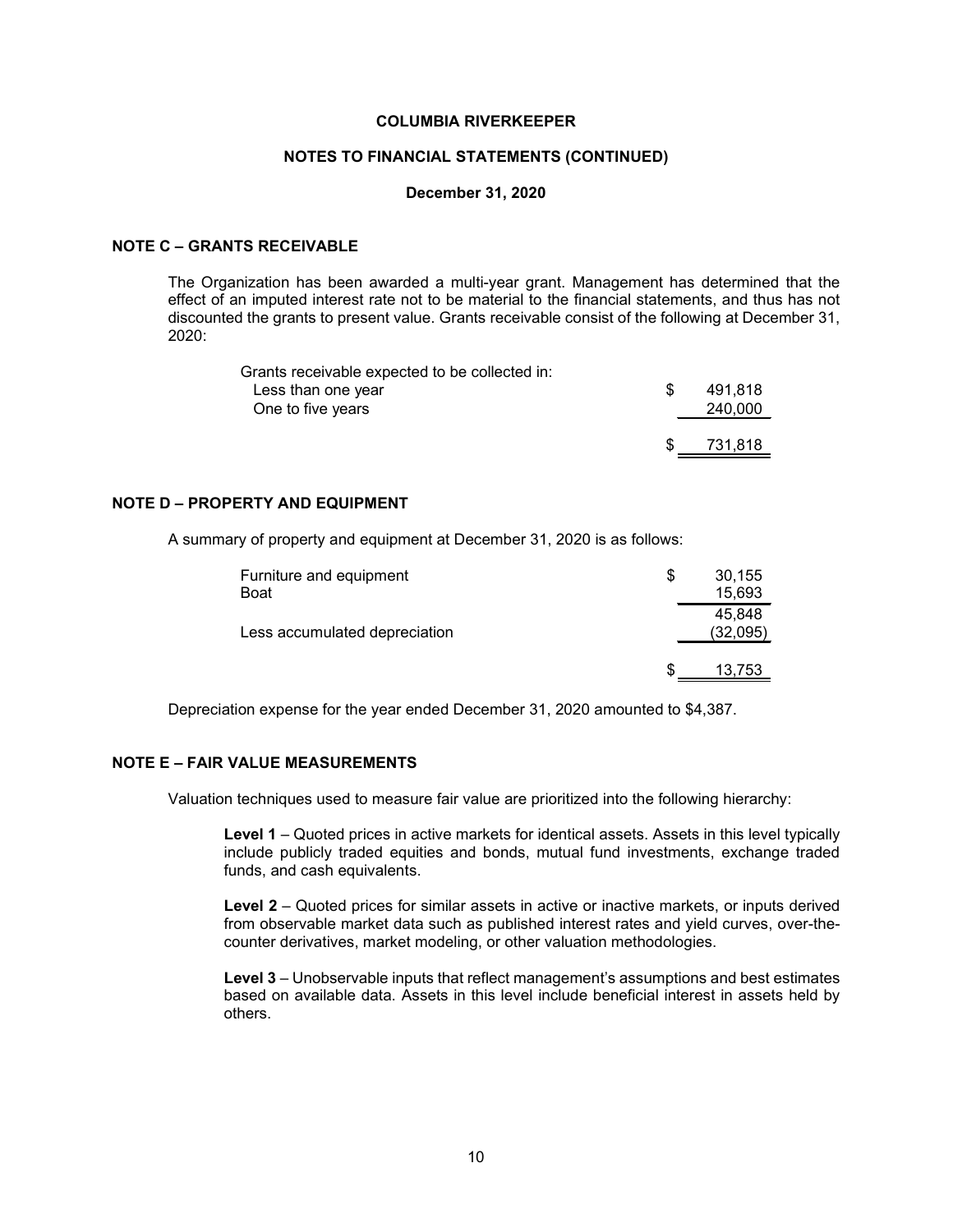#### **NOTES TO FINANCIAL STATEMENTS (CONTINUED)**

#### **December 31, 2020**

#### **NOTE E – FAIR VALUE MEASUREMENTS (CONTINUED)**

Fair value of the beneficial interest in assets held by others is determined by the Organization's endowment partner, OCF, and is based upon the Organization's proportionate interest in OCF's endowment partner fund liability after adjustments for contributions and distributions made during the year. OCF's endowment partner fund liability is stated at fair value, which is generally equivalent to the present value of future payments expected to be made to the endowment partners.

Realized and unrealized gains and losses from investments are reported in the statement of activities as they occur. There have been no changes in valuation techniques and related inputs.

Fair values of assets measured on a recurring basis at December 31 were as follows:

|                                     | Level 1          | Level 3 | <b>Fair Value</b><br>Total |
|-------------------------------------|------------------|---------|----------------------------|
| Cash and cash equivalents           | \$<br>392,805 \$ | - \$    | 392,805                    |
| Exchange traded funds -             |                  |         |                            |
| short-term income                   | 355,530          |         | 355,530                    |
| <b>Equity investments</b>           |                  |         |                            |
| <b>United States Treasury Bills</b> | 379,897          |         | 379,897                    |
| Beneficial interest in assets       |                  |         |                            |
| held by others                      |                  | 39,428  | 39,428                     |
|                                     | 1,128,232        | 39.428  | 1,167,660                  |

For the year ended December 31, 2020, the change in investments classified as Level 3 is as follows:

| Balance, December 31, 2019                 | S | 35.141  |
|--------------------------------------------|---|---------|
| Contributions invested                     |   |         |
| Total gains, losses, and interest included |   |         |
| on the Statement of Activities             |   | 5.713   |
| Distribution received                      |   | (1,426) |
| Balance, December 31, 2020                 |   | 39.428  |

# **NOTE F – BENEFICIAL INTEREST IN ASSETS HELD BY OTHERS**

During 2018, \$32,697 was transferred to the Oregon Community Foundation (OCF). Variance power was not granted to OCF unless the Organization ceases to exist or loses its tax-exempt status, and distributions in the amount of a reasonable rate of return determined by OCF will be distributed to the Organization each year.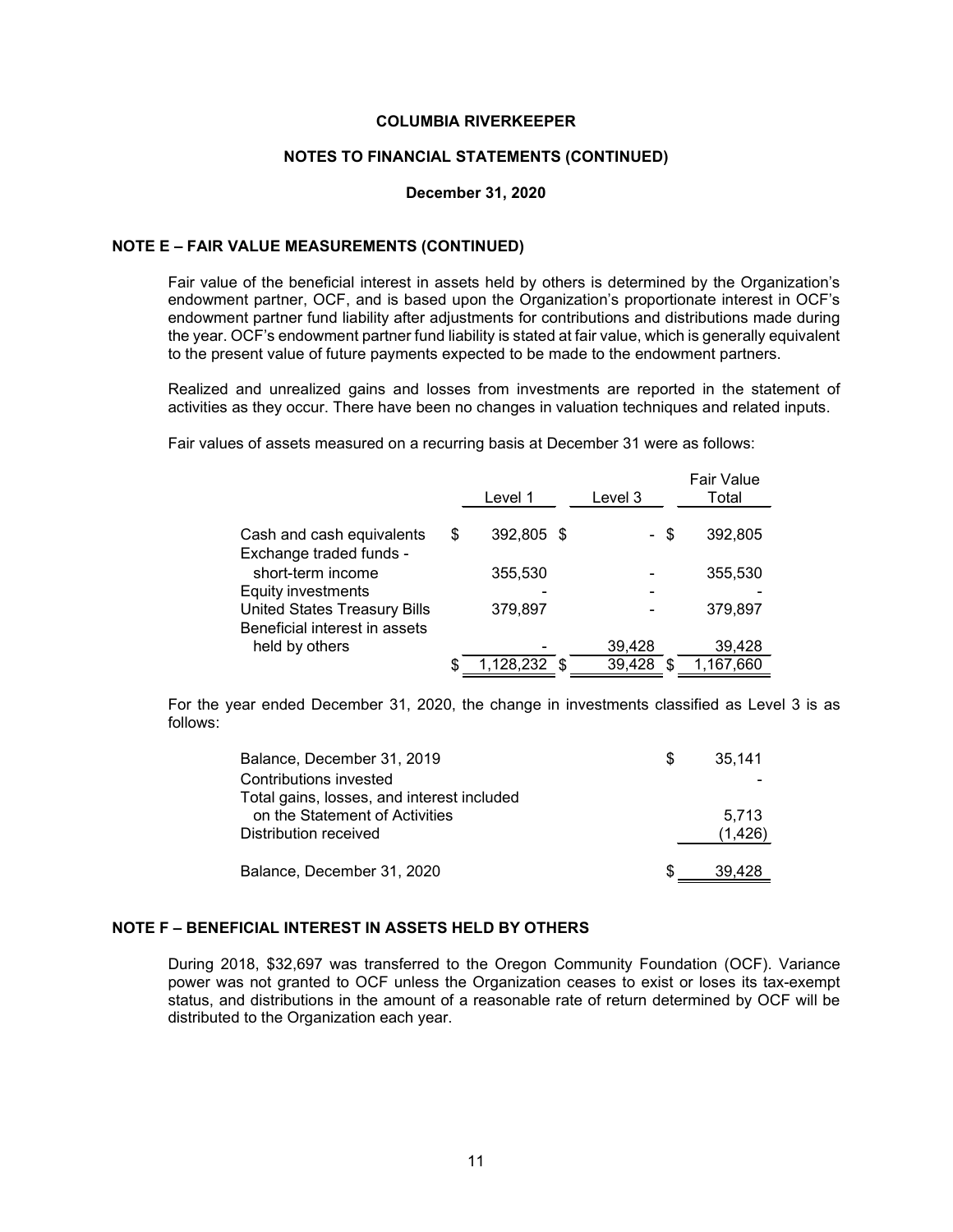# **NOTES TO FINANCIAL STATEMENTS (CONTINUED)**

#### **December 31, 2020**

# **NOTE G – RESTRICTED AND ENDOWMENT NET ASSETS**

The Organization's net assets with donor restrictions are subject to the following purpose or time restrictions as of December 31, 2020:

| Subject to purpose restrictions:             |                 |
|----------------------------------------------|-----------------|
| <b>Fossil fuel initiatives</b>               | \$<br>737,587   |
| Comunidades'                                 | 758,790         |
| Stopping pollution                           | 22,417          |
| Saving salmon                                | 2,798           |
| Engaging communities                         | 41,577          |
| Clean water                                  | 14,059          |
| Unappropriated endowment earnings            | 6,731           |
| Other                                        | 3,180           |
|                                              | 1,587,139       |
|                                              |                 |
| Subject to time restrictions:                | 50,000          |
|                                              |                 |
| Not subject to appropriation or expenditure: |                 |
| Endowment fund                               | 32,697          |
|                                              | 32,697          |
| Total net assets with donor restrictions     | \$<br>1.669.836 |
|                                              |                 |

The Organization's endowment includes donor-restricted endowment funds. As required by generally accepted accounting principles, net assets associated with endowment are classified and reported based on the existence or absence of donor imposed restrictions.

The following summarizes the Organization's endowment-related activities for the year ended December 31, 2020:

|                                                                                                                      |                                    | <b>With Donor Restrictions</b> |          |
|----------------------------------------------------------------------------------------------------------------------|------------------------------------|--------------------------------|----------|
|                                                                                                                      | Accumulated<br>Endowment<br>Return | Total<br>Endowment             |          |
| Endowment net assets at<br>beginning of year                                                                         | \$<br>$2.444$ \$                   | 32,697 \$                      | 35,141   |
| Net increase (decrease) in<br>the beneficial interest in<br>assets held by the Oregon<br><b>Community Foundation</b> | 5,713                              |                                | 5,713    |
| Appropriation by the Board<br>for expenditures                                                                       | (1, 426)                           |                                | (1, 426) |
| Endowment net assets at<br>end of year                                                                               | \$<br>6,731<br>S                   | 32,697<br>- \$                 | 39,428   |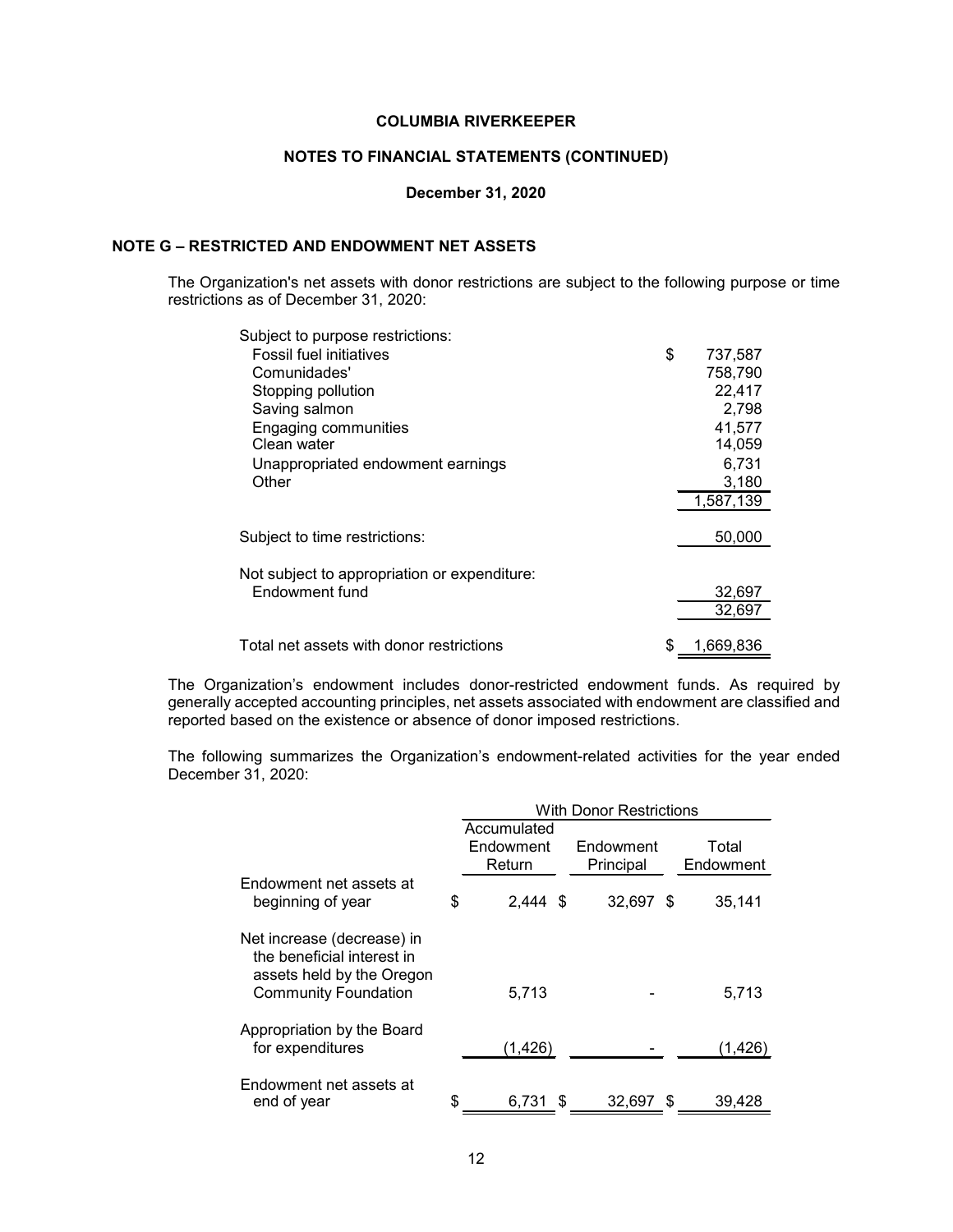#### **NOTES TO FINANCIAL STATEMENTS (CONTINUED)**

#### **December 31, 2020**

#### **NOTE H – IN-KIND CONTRIBUTIONS**

A number of unpaid volunteers provide significant contributions of their time to develop and implement the Organization's programs. There were approximately 660 volunteered hours during the year ended December 31, 2020. Amounts recognized on the statement of activities are limited to the significant services received which create or enhance a nonfinancial asset or require specialized skills that the Organization would have purchased if not donated. During the year ended December 31, 2020, the Organization recognized \$233,752 of contributed services for pro bono legal work.

### **NOTE I – CONTINGENCIES**

Grant awards require the fulfillment of certain conditions as set forth in the instrument of grant. Failure to fulfill the conditions could result in the return of the funds to the grantors. The Organization considers this contingency remote since, by accepting the grants and their terms, it is of the opinion that the Organization has complied with the terms of all grants.

## **NOTE J – UNSECURED CREDIT BORROWINGS**

The Organization has unsecured credit cards with available limits of \$24,000 with \$2,062 included in accounts payable at December 31, 2020, which was paid the subsequent month.

# **NOTE K – RETIREMENT PLAN**

The Organization sponsors a 401(k) profit-sharing plan for the benefit of its eligible employees. At the discretion of the Board of Directors, the Organization may make contributions to the plan. The Organization made no contribution to this plan for the year ended December 31, 2020.

## **NOTE L – OPERATING LEASE COMMITMENTS**

Minimum lease payments under non-cancellable leases for its Hood River and Portland offices are as follows:

| Year Ended<br>December 31, |   |        |
|----------------------------|---|--------|
| 2021                       | S | 27,082 |
|                            | S |        |

Total rent expense for the year ended December 31, 2020 was \$52,291.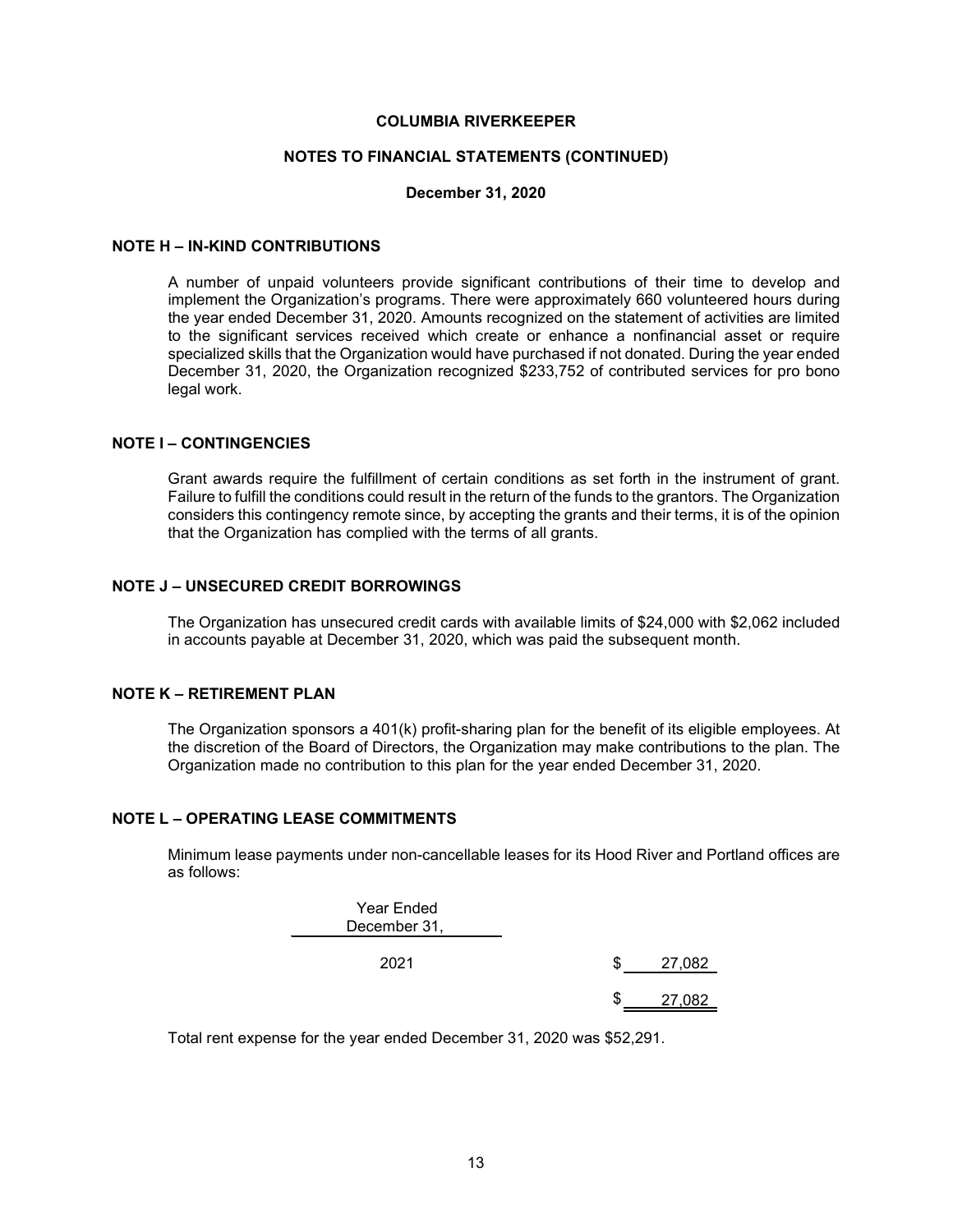#### **NOTES TO FINANCIAL STATEMENTS (CONTINUED)**

#### **December 31, 2020**

#### **NOTE M – LIQUIDITY**

The following chart represents the Organization's financial assets available to meet cash needs for general expenditures within one year of December 31, 2020:

| Financial assets at year-end*                        |             |
|------------------------------------------------------|-------------|
| Cash and cash equivalents                            | \$2,271,006 |
| Investments                                          | 1,128,232   |
| Receivables expected to be collected within one year | 491,818     |
| Beneficial interest in assets held by others         | 39,428      |
| Total financial assets                               | 3,930,484   |

Less those unavailable for general expenditure within one year, due to:

| Contractual or donor-imposed restrictions:                                                |             |
|-------------------------------------------------------------------------------------------|-------------|
| Restricted by donor for endowment                                                         | (32, 697)   |
| Subject to satisfaction of donor restrictions                                             | (1,580,409) |
| Total unavailable financial assets                                                        | (1,613,106) |
| Financial assets available to meet cash needs for<br>general expenditures within one year | 2,317,378   |

\* Total assets, less nonfinancial assets (e.g. property and equipment, prepaid expenses)

The Organization's endowment funds consist of donor-restricted endowments. As described in Note B, the Organization's spending policy is to appropriate all investment earnings based on OCF's determination of the amount and distribution policy of 4.5-5%.

As part of the Organization's liquidity management, it has a policy to structure its financial assets to be available as its general expenditures, liabilities, and other obligations come due. In addition, the Organization invests cash in excess of current requirements in short-term investments.

# **NOTE N – UNCERTAINTY**

Beginning in March 2020, an outbreak of a coronavirus necessitated that many employees work from home and provided for social distancing measure. The effects of these events may continue for some time, including disruptions to or restrictions on employees' ability to work and on the ability of funders and members to fully participate in programs and continue their current level of financial support to the Organization. At the present time, the ultimate future effects of these issues are unknown.